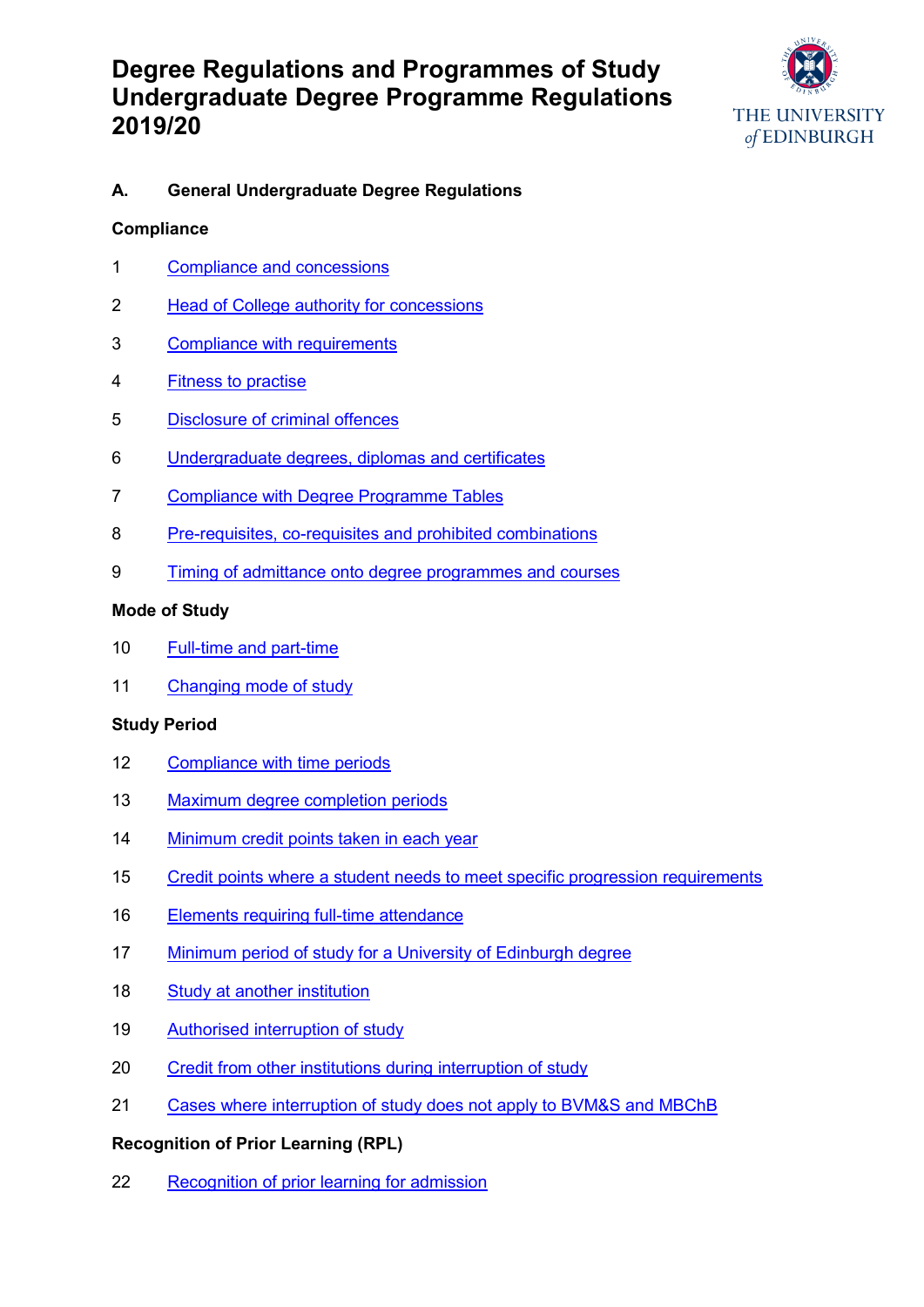

#### [Overlapping curricula](#page-8-2)

#### **Attendance and Participation**

- Students' responsibiliti[es for attendance and participation](#page-8-3)
- [Student contact details](#page-8-4)
- [Leave of absence](#page-8-5)

#### **Optional Study Abroad**

27-34 [Optional study abroad](#page-8-6)

#### **Withdrawal and Exclusion**

[Withdrawal and exclusion](#page-10-0)

#### **Progression and Permissible Credit Loads**

- [Credit point and level requirements](#page-10-1)
- [Credit volumes](#page-10-2)
- [Requirement to attain credits](#page-11-0)
- [Failure to attain the full volume of credits](#page-10-3)
- [Minimum progression requirements](#page-11-1)
- [Requirement to attain more than minimum number of credits for progression](#page-11-0)
- [Progression with a credit deficit](#page-11-2)
- [Exclusion for unsatisfactory academic progress](#page-11-3)
- [Continuation without progression](#page-11-4)
- [Pre-honours: taking additional credits](#page-11-5)
- [Honours: taking additional credits](#page-11-6)
- [Limitations on courses taken in honours years](#page-11-7)
- [Work may be submitted for credit for only one course](#page-11-8)
- [Conflicting studies](#page-12-0)

#### **Transfer to Different Degree Programme**

- [Approval to transfer degree programme](#page-12-1)
- [Transferring students: compliance with Degree Programme Tables](#page-12-2)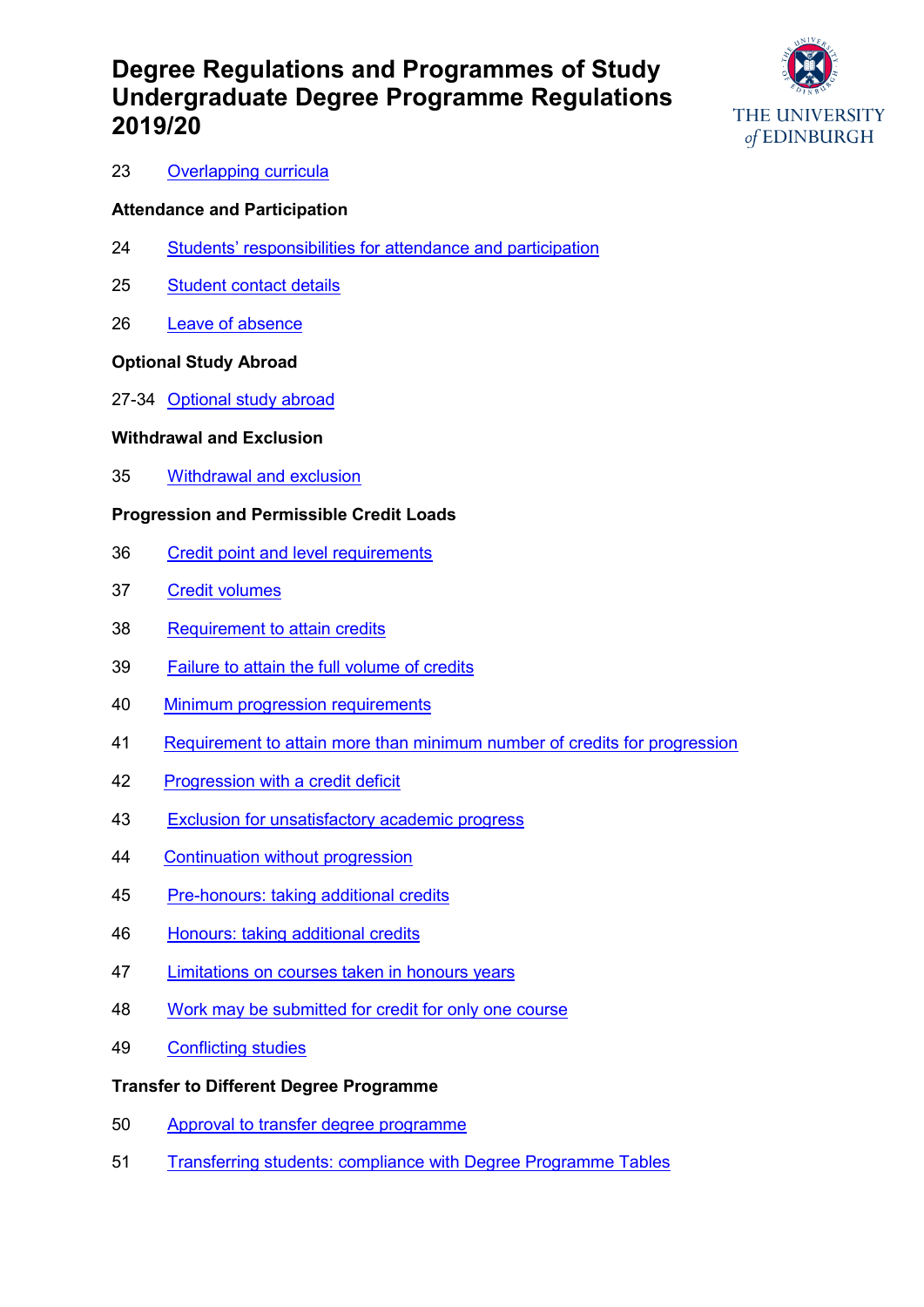

#### **Awards and Qualifications**

- [Requirements for Undergraduate Certificate of Higher Education](#page-12-3)
- [Requirements for Undergraduate Diploma of Higher Education](#page-12-4)
- [Requirements for General and Ordinary Degrees](#page-12-5)
- [Requirements for MBChB and BVM&S](#page-12-6)
- [Award of Honours](#page-12-7)
- [Honours classifications](#page-12-8)
- [Limits on Honours re-assessment](#page-12-9)
- [Award of the highest qualification attained](#page-13-0)
- [Use of General or Ordinary degree to apply for Honours admission](#page-13-1)
- [Unclassified Honours](#page-13-2)
- [Posthumous awards](#page-13-3)
- [Aegrotat degrees](#page-13-4)
- **B College of Arts, Humanities and Social Sciences Undergraduate Degree Regulations: Degree Specific Regulations**
- [College requirements](#page-14-0)
- [College Fitness to Practise Policy](#page-14-1)
- [General and Ordinary Degrees](#page-14-2)
- [General and ordinary: Merit and Distinction](#page-15-0)
- [LLB Ordinary: Merit and Distinction](#page-15-1)
- [MA \(Fine Art\): Distinction](#page-15-2)
- [Distinction in Oral Language](#page-15-3)
- [Bachelor of Medical Sciences and Bachelor of Science \(Veterinary Sciences\)](#page-15-4)
- **C College of Medicine and Veterinary Medicine Undergraduate Degree Regulations: Degree Specific Regulations**
- [College requirements](#page-16-0)
- [College Fitness to Practise Policy](#page-16-1)
- 74-86[MBChB](#page-16-2)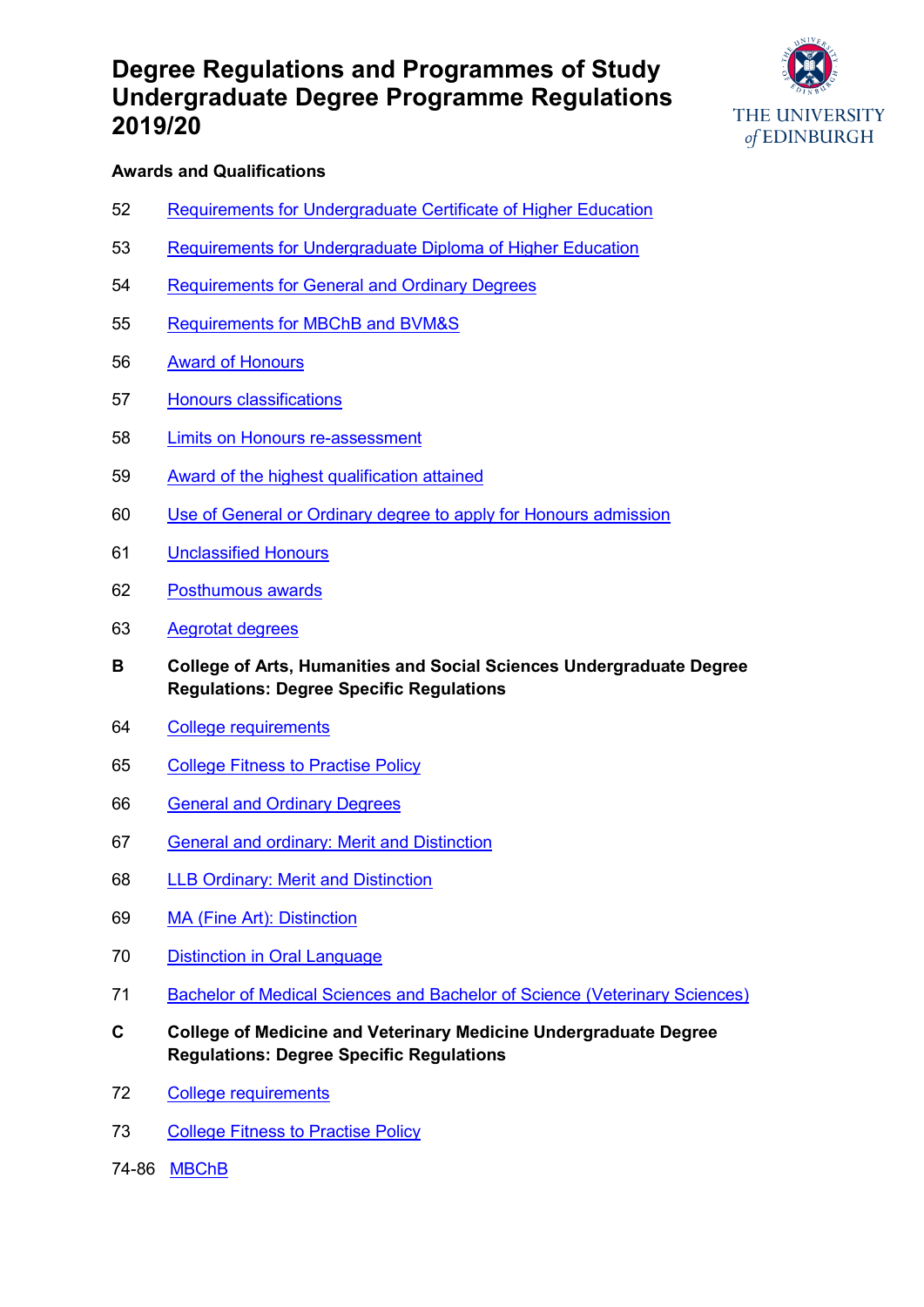

- 87-95 [BVM&S](#page-17-0)
- 96-101 [Bachelor of Medical Sciences](#page-19-0)
- 102-107 [BSc in Veterinary Sciences](#page-19-1)
- 108-114 [BSc in Oral Health Sciences](#page-20-0)
- 115-118 [Bachelor of](#page-21-0) Science
- **D College of Science and Engineering Undergraduate Degree Regulations: Degree Specific Regulations**
- 119 [College requirements](#page-23-0)
- 120 Bachelor of [Sciences Ordinary Degree in a Designated Discipline or Combined](#page-23-1)  **[Disciplines](#page-23-1)**
- 123 [Degree of Bachelor of Medical Sciences](#page-23-2)
- 124-126 [Professional Requirements: School of Engineering](#page-23-3)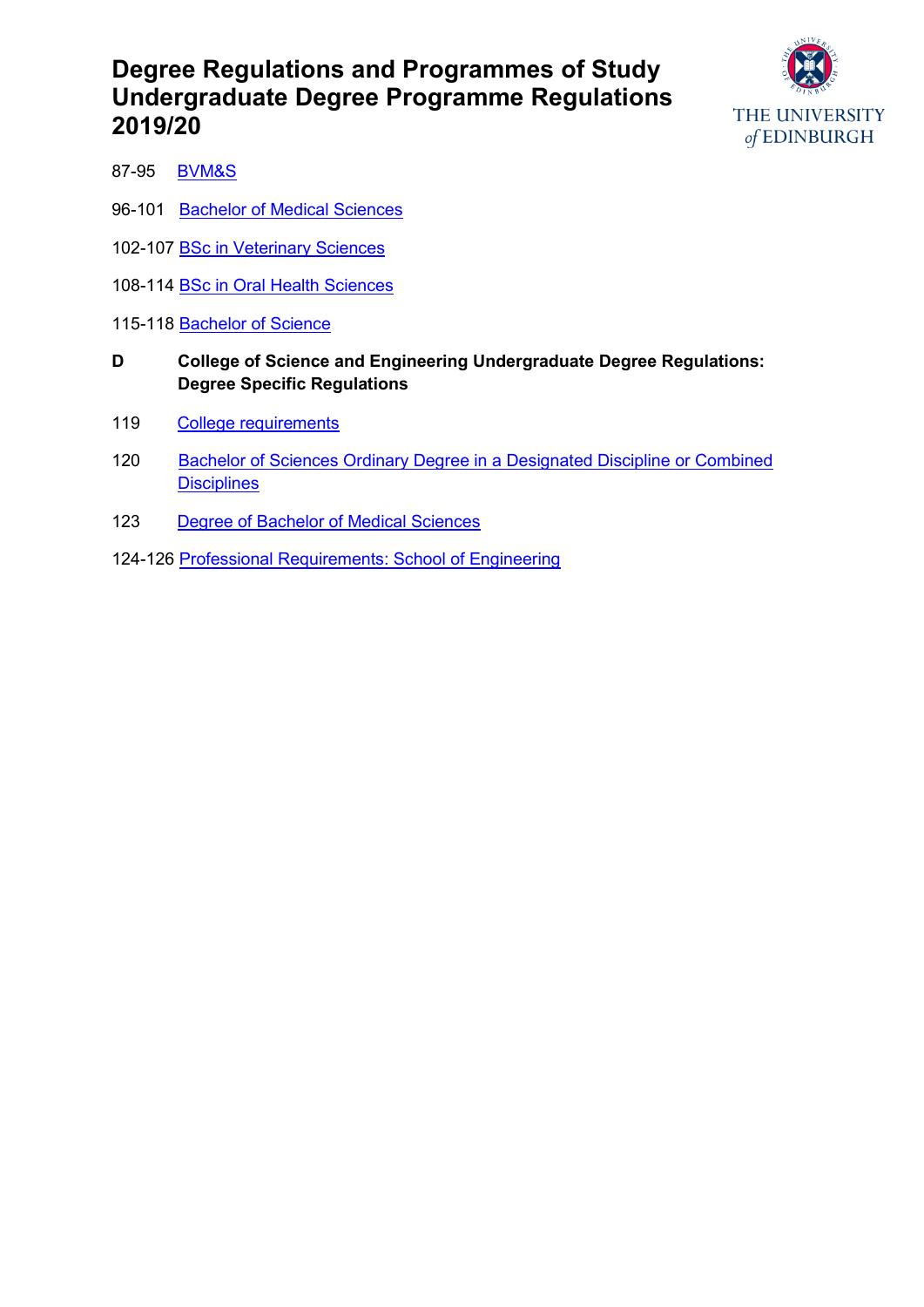

## **A General Undergraduate Degree Regulations**

# **Compliance**

<span id="page-4-0"></span>1. These regulations apply to all categories of undergraduate study at the University of Edinburgh, except for those qualified by a Senatus approved Memorandum of Agreement or Understanding for joint or collaborative awards. Every undergraduate student must comply with these regulations. In exceptional circumstances a concession to allow relaxation of a specific regulation may be granted by the appropriate Head of College. Where the Head of College does not have authority to award a particular concession then the Curriculum and Student Progression Committee may award the concession.

<span id="page-4-1"></span>2. Where the Head of College has the authority to grant permissions and concessions, this authority may be delegated to appropriate nominees in the College or Schools. Students must consult their Personal Tutor or Student Support Team as to the appropriate point of contact, and must not approach the Head of College directly.

<span id="page-4-2"></span>3. Students must comply with any requirements specific to their degree programme as set out in the Degree Programme Tables, the relevant College Regulations specified in sections B, C and D below and the University's Taught Assessment Regulations for the current academic session: [www.ed.ac.uk/schools-departments/academic](http://www.ed.ac.uk/schools-departments/academic-services/staff/assessment/assessment-regulations)[services/staff/assessment/assessment-regulations](http://www.ed.ac.uk/schools-departments/academic-services/staff/assessment/assessment-regulations)

<span id="page-4-3"></span>4. Where a student's degree programme is subject to Fitness to Practise requirements, the relevant College Committee must be satisfied at all times that in respect of health, conduct and any other matters which the Committee may reasonably deem relevant, whether such matters relate to the student's University programme or are unrelated to it, the student will not constitute a risk to the public, vulnerable children or adults or to patients and is a suitable person to become a registered member of the relevant professional body. Students are subject to the Fitness to Practise regulations both while actively studying and while on an interruption of study. Any student who fails to satisfy the relevant College Committee, irrespective of their performance in assessment, will be reported to the Head of College who has power to recommend exclusion from further studies and assessments or Professional Examinations, or to recommend the award of the degree be withheld, or other penalty set out in College procedures. An appeal against this decision may be submitted to the Student Fitness to Practise Appeal Committee. See the Student Appeal Regulations at: [www.ed.ac.uk/files/atoms/files/studentappealregulations.pdf](file://///ed/dst/shared/SASG/AAPS/D-AcademicAdministration/01-DegreeRegulation&ProgrammesOfStudy/01-Editing/02-AnnualReview/2018-19/UG/www.ed.ac.uk/files/atoms/files/studentappealregulations.pdf)

<span id="page-4-4"></span>5. The University considers that certain types of criminal offences may constitute a breach of the Code of Student Conduct and/or a degree programme's Fitness to Practise requirements. Accordingly, students must inform the relevant Student Support Team or Graduate School (as applicable) if they have:

> a relevant pending charge or relevant unspent criminal conviction on matriculating at the University (students must provide this information no later than one week after matriculation); or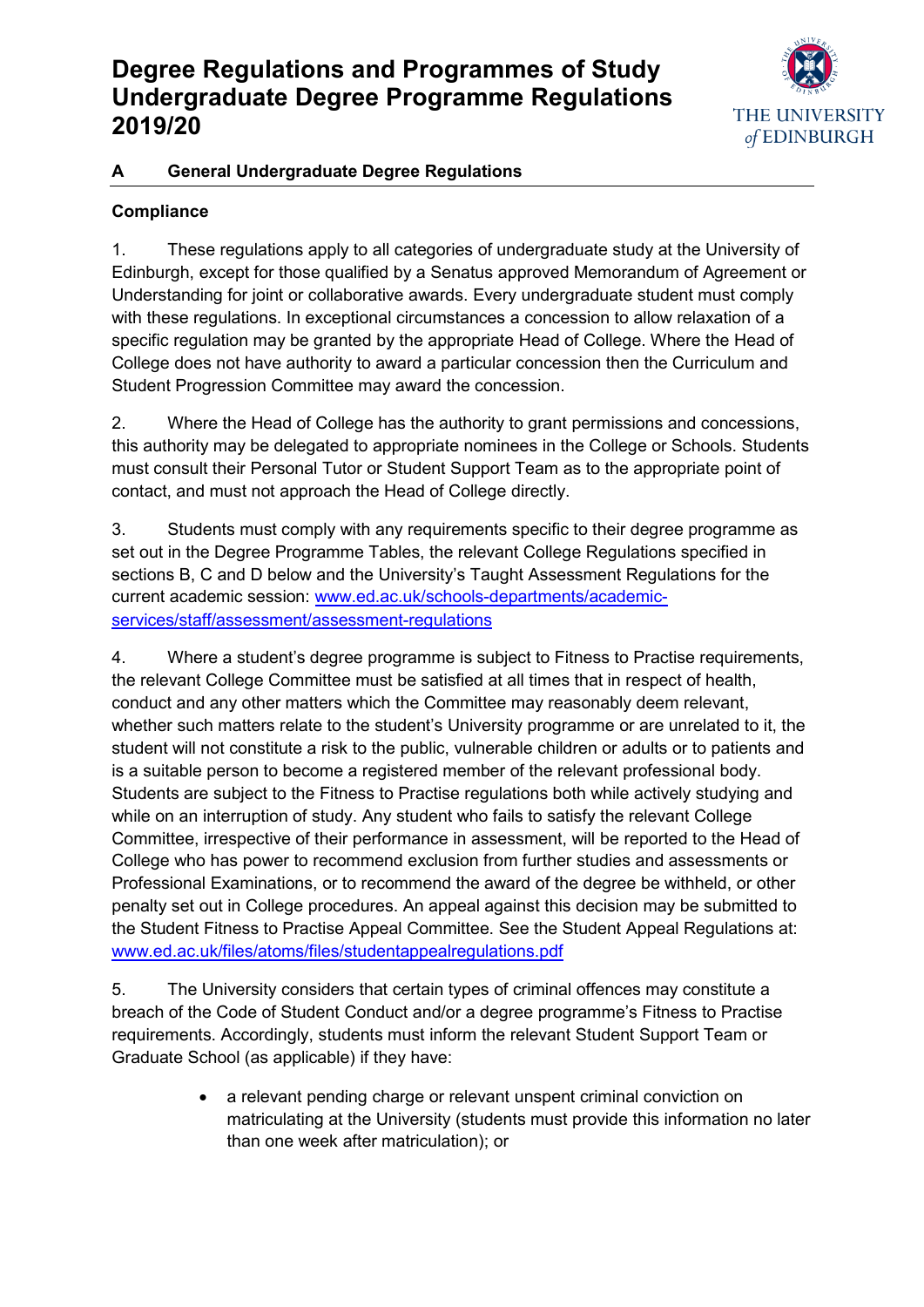

 been charged or convicted of a relevant criminal offence since matriculating at the University (students must provide this information no later than one week after the date of the charge or conviction).

Information about offences considered relevant and which should therefore be reported under this regulation is provided on the University website, and may be updated on occasion:<https://www.ed.ac.uk/academic-services/students/conduct/criminalconvictions>

Where a student discloses a relevant charge or conviction, the Student Support Team or Graduate School (as applicable) will refer the case to the Deputy Secretary, Student Experience (or delegated authority), who will decide whether to:

- take no further action; or
- refer the matter for investigation under the Code of Student Conduct; or
- (where a student's degree programme is subject to Fitness to Practise requirements) refer the matter for consideration under the relevant College's Fitness to Practice procedures.

Alternatively, action may be taken under both the Code of Student Conduct and relevant Fitness to Practise procedures, where the Deputy Secretary (or delegated authority) and the relevant College consider this appropriate.

<span id="page-5-0"></span>6. The University awards the following types of undergraduate degrees, diplomas and certificates. The University's undergraduate awards and degree programmes are consistent with the Scottish Credit and Qualifications Framework (SCQF, [www.scqf.org.uk/\)](http://www.scqf.org.uk/), unless an exemption has been approved by the Curriculum and Student Progression Committee. The credit levels required for each programme are specified within the appropriate Degree Programme Table (DPT).

|     | Undergraduate Certificate of Higher<br>Education     | At least 120 credits of which a minimum of 90<br>are at level 7 or higher.                                                                              |
|-----|------------------------------------------------------|---------------------------------------------------------------------------------------------------------------------------------------------------------|
| li. | Undergraduate Diploma of Higher<br>Education         | At least 240 credits of which a minimum of 90<br>are at level 8 or higher                                                                               |
|     | A. Single Honours (in a named<br>subject/discipline) | At least 480 credits of which a minimum of 180 is<br>at levels 9 and 10, including at least 90 at level<br>10.                                          |
|     | B. Single Honours (with a subsidiary<br>subject)     | At least 480 credits of which a minimum of 180 is<br>at levels 9 and 10, including at least 90 at level<br>10.                                          |
|     |                                                      | C. Combined Honours (in two disciplines) At least 480 credits of which a minimum of 180 is<br>at levels 9 and 10, including at least 90 at level<br>10. |
|     | D. Group Honours (more than two<br>disciplines)      | At least 480 credits of which a minimum of 180 is<br>at levels 9 and 10, including at least 90 at level<br>10.                                          |
|     | E. Non-Honours Degrees                               | At least 360 credits of which a minimum of 60 is<br>lat level 9.                                                                                        |
|     | F. General and Ordinary                              | At least 360 credits of which a minimum of 60 is<br>lat level 9.                                                                                        |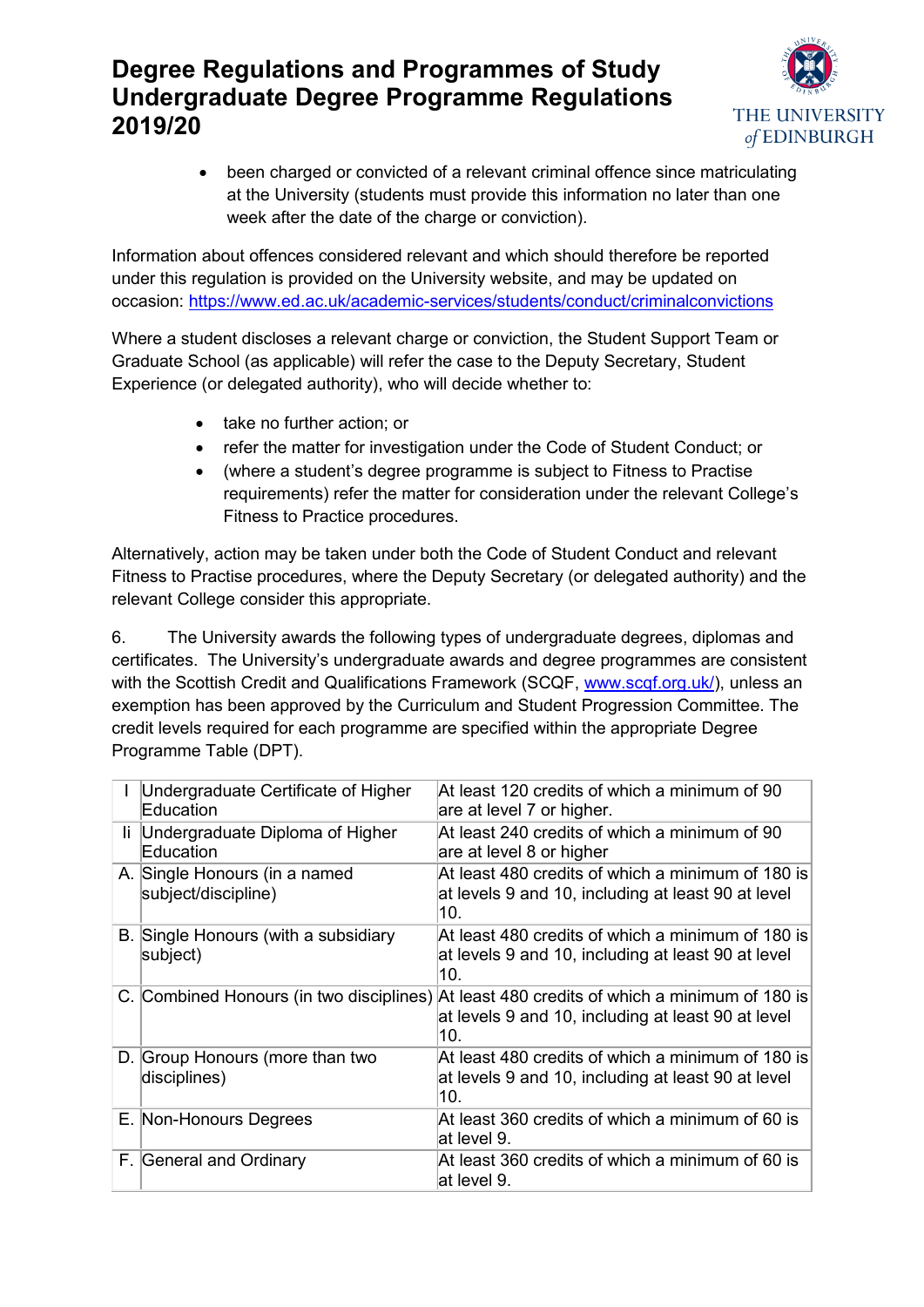

|  | G. Intercalated Honours Degrees                                     | See appropriate Degree Programme Table                            |
|--|---------------------------------------------------------------------|-------------------------------------------------------------------|
|  | H. Integrated Masters with Honours (in<br>named subject/discipline) | At least 600 credits of which a minimum of 120 is<br>at level 11. |
|  | Integrated Masters (with a subsidiary<br>subject)                   | At least 600 credits of which a minimum of 120 is<br>at level 11. |
|  | Integrated Masters (with combined<br>honours in two disciplines)    | At least 600 credits of which a minimum of 120 is<br>at level 11. |
|  | I. MBChB (5 year programme)                                         | 720 credits                                                       |
|  | MBChB (6 year programme)                                            | 780 credits                                                       |
|  | J. BVM&S Graduate Entry Programme                                   | 560 credits                                                       |
|  | <b>BVM&amp;S 5 Year Programme</b>                                   | 640 credits                                                       |

<span id="page-6-0"></span>7. Every student must comply with the detailed requirements of the curriculum for the degree as set out in the appropriate Degree Programme Table, the programme handbook, the course handbook, the order in which courses are attended and the assessment for the programme, which are published in the University Degree Regulations and Programmes of Study. In exceptional cases, the Head of College may approve a concession allowing a student to substitute a course marked as compulsory in the relevant Degree Programme Table with another course (or courses) with the same credit volume and SCQF level.

<span id="page-6-1"></span>8. When selecting courses, students must comply with the pre-requisite, co-requisite and prohibited combination requirements for the degree programme, unless a concession is approved by the relevant Head of College.

<span id="page-6-2"></span>9. Students should commence their degree programme at the start of the academic year, and should commence the courses that they are enrolled on at the start of semester in which the courses are taught. No student will be admitted to a degree programme more than two weeks after the start of the academic year without the permission of the Head of College. No student will be enrolled on a course that is part of their degree programme more than two weeks after the start of semester in which the course is taught without the permission of the Head of College. Where a student withdraws from a course more than six weeks after the start of the relevant semester, the course enrolment remains on the student's record. Students in Honours years are not permitted to withdraw from a course marked as optional on the Degree Programme Table more than six weeks after the start of the relevant semester in order to substitute the course with another optional course, unless the relevant Board of Examiners has awarded a null sit for the course under the Special Circumstances procedure.

## **Mode of Study**

<span id="page-6-3"></span>10. Programmes are offered on a full-time or part-time basis. Students' mode of study is defined when they are admitted to the degree programme.

<span id="page-6-4"></span>11. Only in exceptional circumstances, and with the permission of the Head of College, is a student allowed to change mode of study. For academic reasons, the University may require a student to change their mode of study.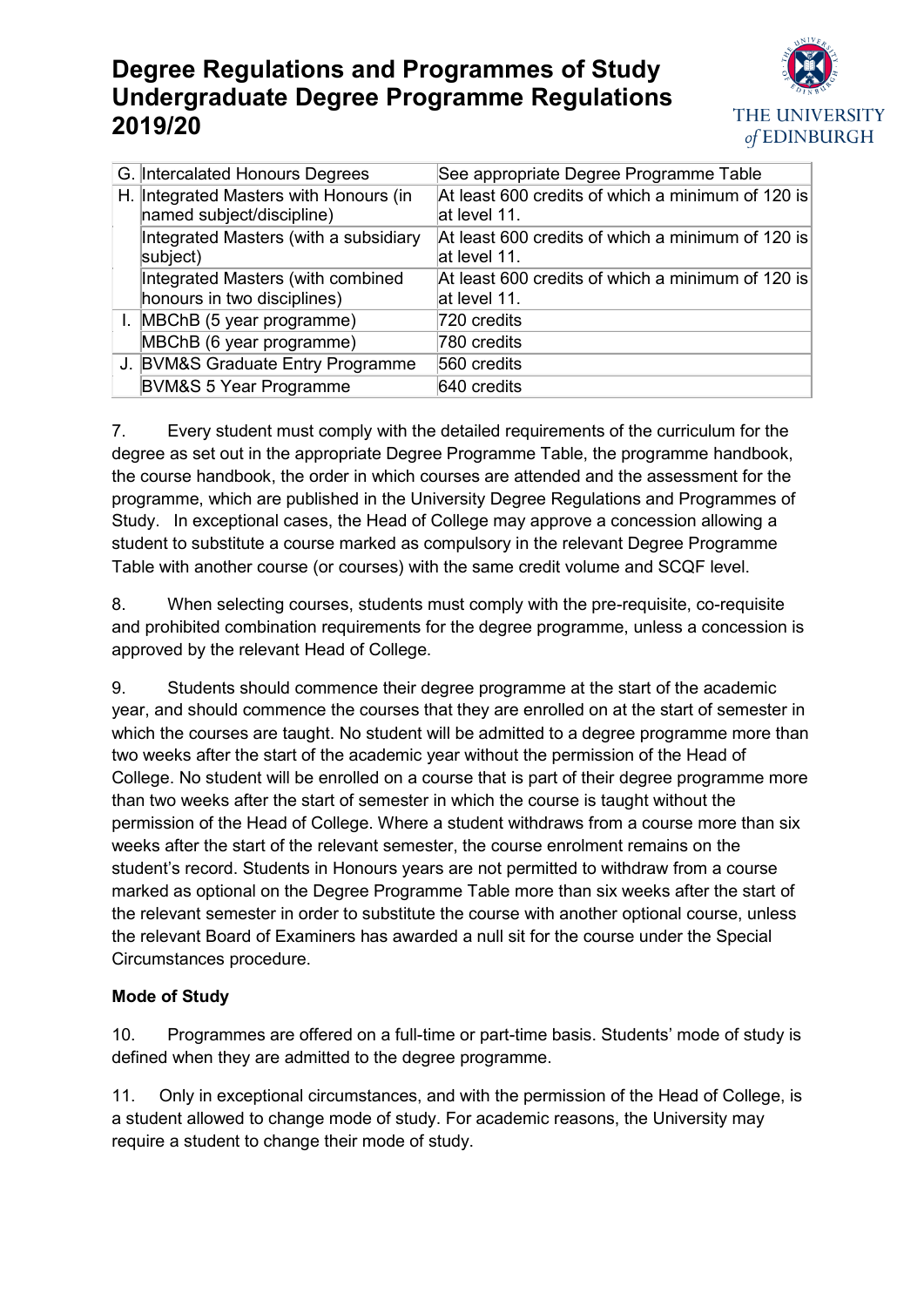

# **Study Period**

<span id="page-7-0"></span>12. A student must complete the requirements of the degree programme within the period of study specified in the Degree Programme Table, unless given a concession with the approval of the Head of College.

<span id="page-7-1"></span>13. The maximum period for completion of an Ordinary or General degree programme is 8 years. The maximum period for completion of an Honours degree programme is 10 years. This maximum period includes any concessions and any authorised interruptions of study.

<span id="page-7-2"></span>14. With the annual permission of the Head of College, a student may take longer than the study period specified in the Degree Programme Table to undertake an Ordinary, General or Honours degree programme, provided that a minimum of 40 credit points are undertaken in each year of study.

<span id="page-7-3"></span>15 Where a student needs to meet specific progression requirements, the Head of College may approve a student taking fewer than 40 credit points.

<span id="page-7-4"></span>16. Certain elements of a degree programme may require full-time attendance. Students given permission to undertake study over an extended period must comply with any requirements specified for a particular degree programme.

<span id="page-7-5"></span>17. For the award of a University of Edinburgh degree a student must study University of Edinburgh courses for a minimum period of two years and obtain 240 credits or the pro-rata equivalent in the case of part-time study (for part-time study, the period of study will be longer but the same minimum credit levels must be achieved). This regulation does not apply to intercalating medicine and veterinary medicine students. In exceptional circumstances, the Head of College may approve a concession to allow the award of a University of Edinburgh degree to a student who has studied University of Edinburgh courses for a minimum of one year (obtaining 120 credits or the pro-rata in the case of parttime study). This may include students studying at the University of Edinburgh on 2+2 arrangements, or students entering the University directly into year 3 of study.

<span id="page-7-6"></span>18. A student studying for an Honours degree is not allowed to substitute study at another institution for the final year of their Honours programme.

<span id="page-7-7"></span>19. A student may apply for an authorised interruption of study and it may be authorised by the Head of College if there is good reason for approving the interruption. Students may be required to provide evidence to support their applications. Interruptions of study will not be applied retrospectively. Any one period of authorised interruption of study will not exceed one academic year, unless authorised by the Head of College. The total period of authorised interruption of study is the same for full-time and part-time students and will not exceed 100% of the prescribed period of full-time study**.**

<span id="page-7-8"></span>20. Study undertaken at another institution during a period of authorised interruption of study will not be credited to a student's programme of study at the University of Edinburgh.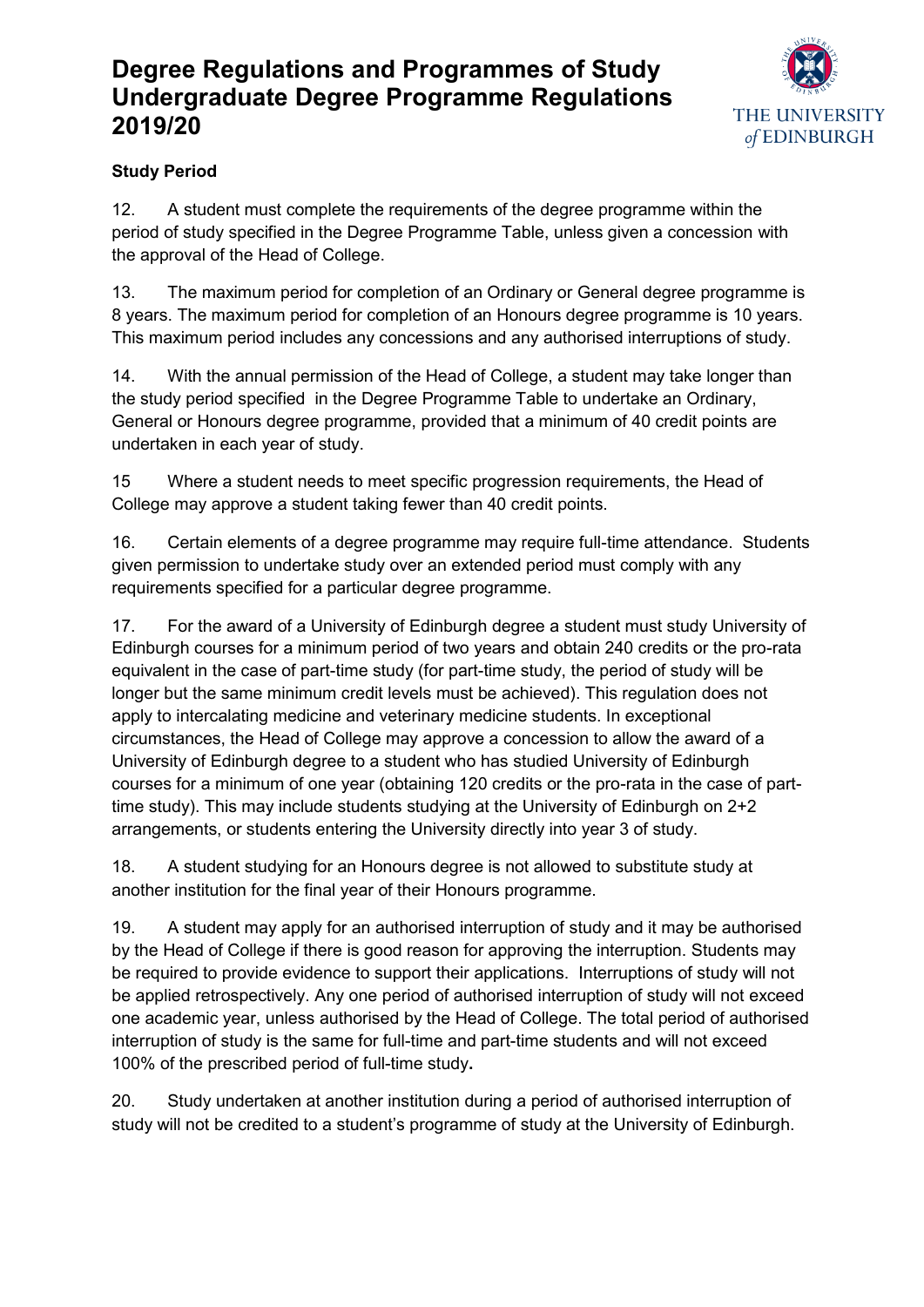

<span id="page-8-0"></span>21. Students registered for the 5-year MBChB programme or the BVM&S may elect to take an intercalated Honours year, or undertake a postgraduate degree programme during their period of enrolment. This is not categorised as interruption of study.

# **Recognition of Prior Learning (RPL)**

<span id="page-8-1"></span>22. RPL can only be recognised at the point of admission to the University. The Head of College has the power to recognise the transfer of up to 240 credits of prior learning and on this basis to admit a student to the second or later years of a programme of study. RPL can potentially be granted for programmes taken at the University of Edinburgh, as well as those from elsewhere. Before approval is granted the College must be satisfied that the learning to be recognised and transferred provides an adequate basis for the programme or courses as set out in the appropriate Degree Programme Table. University of Edinburgh courses which have a substantial curriculum overlap with any of the courses that contributed to a student's admission on the basis of RPL will not count towards the student's degree programme.

<span id="page-8-2"></span>23. The [University](https://www.ed.ac.uk/files/imports/fileManager/Recognition%20of%20prior%20learning%20policy%20Sept%202014.pdf) can also consider prior learning for admissions purposes. University [RPL policy for admissions.](https://www.ed.ac.uk/files/imports/fileManager/Recognition%20of%20prior%20learning%20policy%20Sept%202014.pdf)

## **Attendance and Participation**

<span id="page-8-3"></span>24. Students must attend and participate as required in all aspects of their programme of study. This includes being available for teaching sessions, assessment, examination and meeting Personal Tutors face to face and electronically. The Degree Programme Table and programme handbook sets out programme requirements for engagement. Certain students' visa requirements may require the University to monitor attendance and engagement in specific ways.

<span id="page-8-4"></span>25. It is a student's responsibility to provide a current postal contact address and to ensure that any legal requirements, including those imposed by their funding or grant authority, are met. All students are required to check their MyEd and University email account frequently for communications from the University and respond where appropriate. University policy on contacting students by email:

[www.ed.ac.uk/files/atoms/files/contacting\\_students\\_by\\_email.pdf](http://www.ed.ac.uk/files/atoms/files/contacting_students_by_email.pdf)

<span id="page-8-6"></span><span id="page-8-5"></span>26. Leave of absence is required for compulsory and optional activities related to the programme of study that are not undertaken on campus in Edinburgh. Students must have the formal approval of the College for any leave of absence to study away from Edinburgh that is 30 calendar days' duration or longer. Study location changes of less than 30 calendar days must be agreed with the Supervisor or Personal Tutor. Where the activity is a compulsory part of the programme of study and is organised by the School or College, permission may be given by the College for a cohort of students without individual applications being made. Colleges and Schools must maintain records of all leaves of absence. This regulation does not apply to students on a recognised distance learning programme.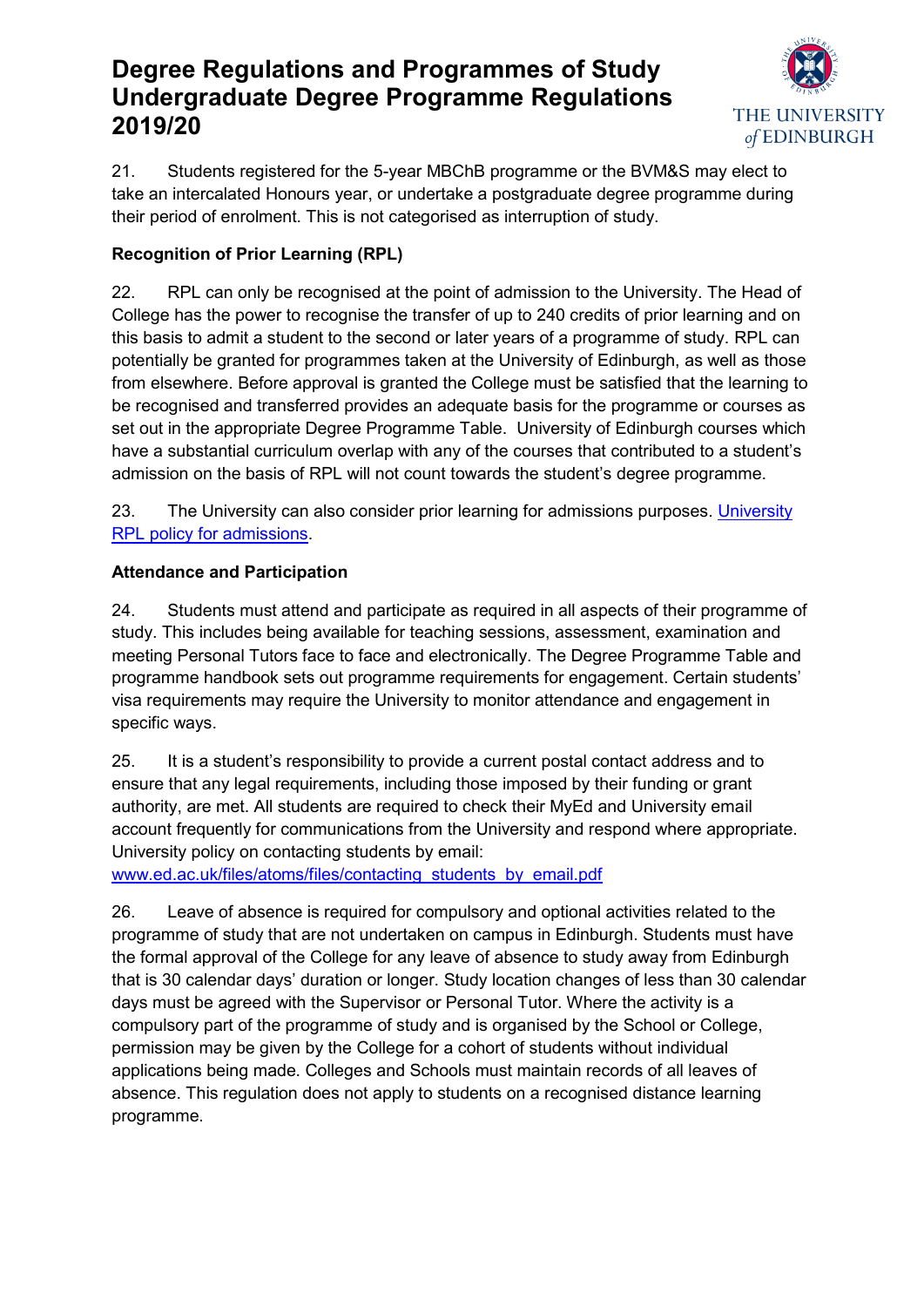

# **Optional Study Abroad**

27. Students may be eligible to undertake Optional Study Abroad as part of their undergraduate degree programme, providing they meet the selection criteria. Periods of Optional Study Abroad must only be undertaken at a higher education institution with which the University of Edinburgh has a formal exchange agreement. Students are not permitted to arrange their own opportunities to study at another higher education institution. Periods of Optional Study Abroad may be for one academic year, or one semester depending on the exchanges offered in each discipline.

28. Students must have achieved 240 credits before participating in Optional Study Abroad in year 3. All year 2 courses must be passed at the first attempt; resits during the summer diet are not permitted. Students must have achieved 360 credits before participating in Optional Study Abroad in year 4 of a 5 year programme.

29. Students undertaking Optional Study Abroad are required to complete a Learning Agreement in consultation with their School Exchange Coordinator prior to departure. Learning Agreements must be agreed and signed by the student, their School Exchange Coordinator, and, for Erasmus students only, the partner university. In the case of joint degree programmes, the Learning Agreement must be approved by both Schools, but the School which owns the programme is ultimately responsible for the Learning Agreement. If any amendments are required to the Learning Agreement at any time, including on arrival at the partner university, students must agree these changes with the School Exchange Coordinator. The Exchange Coordinator is responsible for confirming that the amended Learning Agreement corresponds appropriately with the University of Edinburgh degree curriculum for the relevant year of study.

30. Students who undertake Optional Study Abroad must undertake the equivalent volume of credits and level of courses at the partner university to that which they would study if they were remaining in Edinburgh. Credit achieved at a partner university is converted to University of Edinburgh credit, and counts towards the total credit required for the award of an Edinburgh degree. Individual marks/grades achieved at a partner university are not converted to University of Edinburgh marks/grades.

- Students studying abroad for one semester must enrol in the equivalent of 60 University of Edinburgh credits;
- Students studying abroad for an academic year must enrol in the equivalent of 120 University of Edinburgh credits.
- For students studying at European institutions, 60 Edinburgh credits are equivalent to 30 ECTS (European Credit Transfer System) credits and 120 Edinburgh credits are equivalent to 60 ECTS.
- For students studying at non-European institutions, the credit load and level required to be undertaken at the chosen partner university will be as approved Colleges, in consultation with Edinburgh Global.

31. Students who attempt but do not achieve the required credit at the partner university may be eligible for the award of Credit on Aggregate (CA). CA can only be awarded when the student has enrolled in and attempted assessment for the equivalent to a full University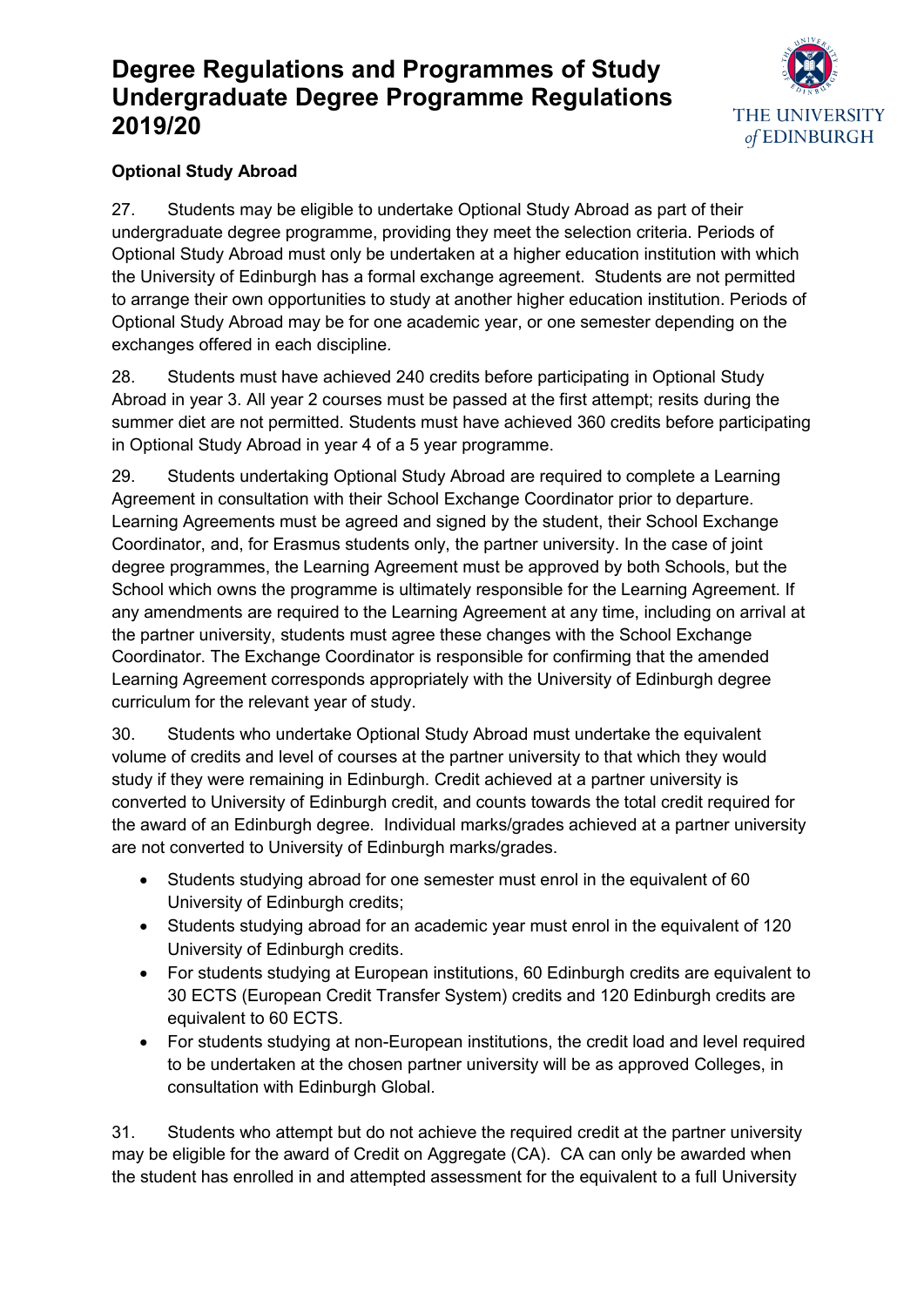

of Edinburgh credit load at an appropriate level, and in accordance with the regulations and guidance available in the Taught Assessment Regulations for awarding credit on aggregate. Progression decisions for students returning from Optional Study Abroad are the responsibility of the appropriate College Study Abroad Progression Board. Terms of Reference for the College Study Abroad Progression Boards are available here:

### [www.ed.ac.uk/files/atoms/files/studyabroadcollegeboards-termsofreference.pdf](http://www.ed.ac.uk/files/atoms/files/studyabroadcollegeboards-termsofreference.pdf)

32. In cases where assessment is optional at a partner university, students are required to undertake assessment. Credit awarded on a "pass/fail" basis will only be accepted in exceptional circumstances or where the partner institution confirms there is no alternative, and with advance approval of the appropriate College.

33. During 2019-20 the University will establish an institution-wide service which will take on some specific responsibilities currently held by School Exchange Co-ordinators for advising on and agreeing Learning Agreements with individual students (see para 29), and advising the Senate Curriculum and Student Progression Committee on the credit load and level required to be undertaken at non-European institutions (see para 30). Once established, the service will also take on the Colleges' responsibility for agreeing to students taking credit on a "pass/fail" basis (see para 32). The Senate Curriculum and Student Progression Committee will confirm the specific responsibilities that the service will take on and the impact on the responsibilities of Exchange Coordinators, and the date that the location of these responsibilities will change, on the advice of the Service Excellence Programme Board.

### **Withdrawal and Exclusion**

<span id="page-10-0"></span>35. Any student may withdraw permanently from their programme of study at any point in the year. Students may be excluded for reasons outlined within the procedure for Withdrawal and Exclusion from Studies:

[www.ed.ac.uk/files/atoms/files/withdrawal\\_exclusion\\_from\\_study.pdf](http://www.ed.ac.uk/files/atoms/files/withdrawal_exclusion_from_study.pdf)

### **Progression and Permissible Credit Loads**

<span id="page-10-1"></span>36. To gain a specific degree award, students must achieve the Scottish Credit and Qualifications Framework (SCQF, [www.scqf.org.uk/\)](http://www.scqf.org.uk/) credit point and level requirements of the particular programme, as set out in the appropriate Degree Programme Table.

<span id="page-10-2"></span>37. Full-time undergraduate study comprises 120 credit points in each year of study. Part-time study is defined on a pro-rata basis in the relevant Degree Programme Table.

38. Students must attain the credits and other requirements for each stage of study, as outlined in the relevant Degree Programme Table and Programme Handbook. In addition, students must meet any other requirements set out in their Programme and/or Course Handbook.

<span id="page-10-3"></span>39. Any student who has not attained the full volume of credit points for their year of programme by the end of the relevant session (e.g. 120 credits for full-time students) may be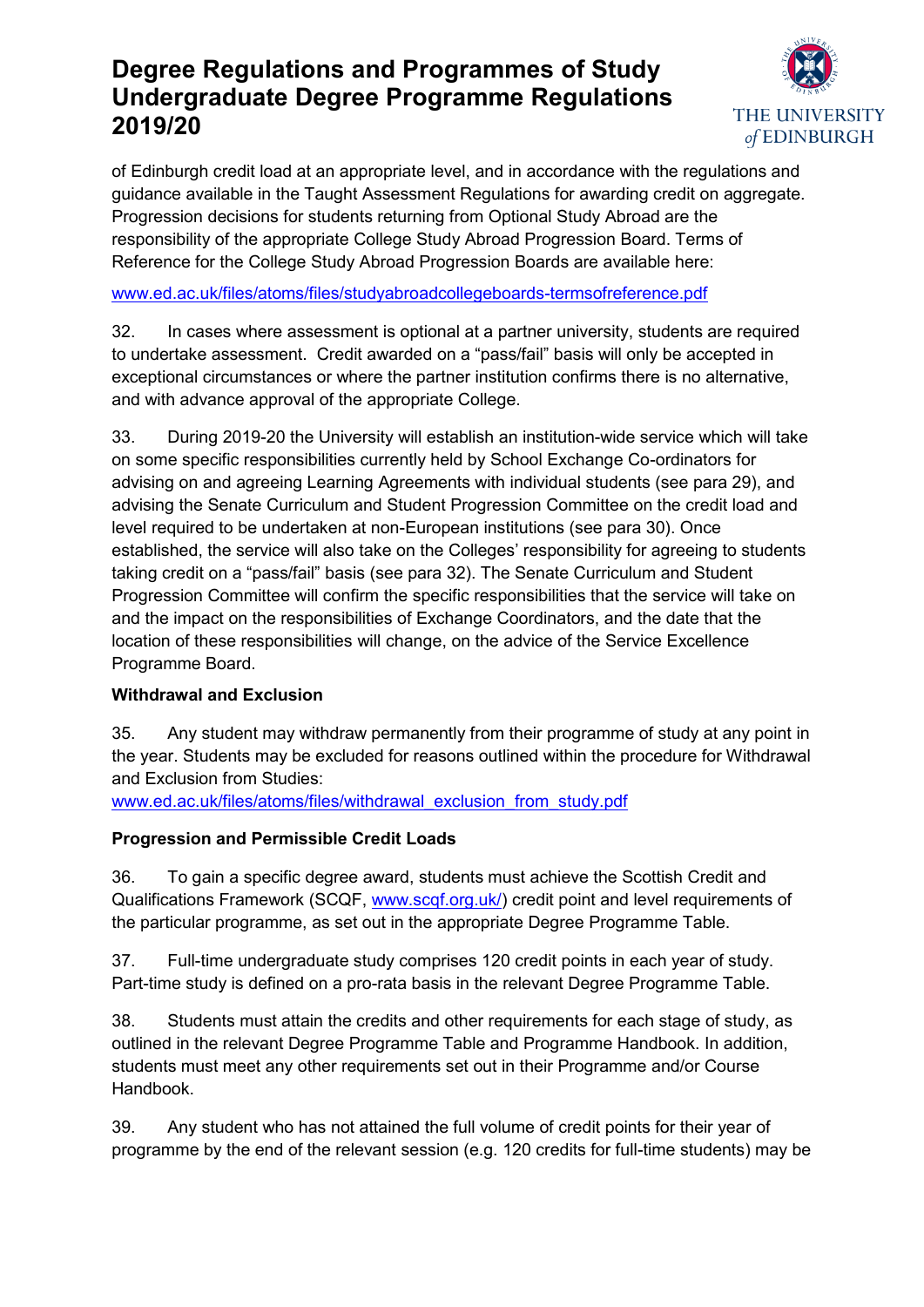

required to take resit exams, supplementary or alternative assessments, or additional courses to make good the deficit.

<span id="page-11-1"></span>40. In order to progress to the next year of programme, a student must attain the following minimum number of credits:

- 80 credit points by the end of Year 1 of programme;
- 200 credit points by the end of Year 2 of programme;
- 360 credit points by the end of Year 3 of programme;
- 480 credit points by the end of Year 4 of programme;
- 600 credit points by the end of Year 5 of programme for Integrated Masters

<span id="page-11-0"></span>41. Where a programme requires students to attain more than the minimum number of credits in order to progress, this will be specified in the relevant Degree Programme Table and Programme Handbook.

<span id="page-11-2"></span>42. Where students are allowed to progress with a credit deficit, they will be required to obtain the missing credits in order to qualify for the relevant award.

<span id="page-11-3"></span>43. Students who do not attain sufficient credits to progress within the specified period may be excluded for unsatisfactory academic progress. The College will follow the procedure for Withdrawal and Exclusion from Studies: [www.ed.ac.uk/files/atoms/files/withdrawal\\_exclusion\\_from\\_study.pdf](http://www.ed.ac.uk/files/atoms/files/withdrawal_exclusion_from_study.pdf)

<span id="page-11-4"></span>44. The College may offer students who are unable to progress due to a credit deficit the opportunity to return to study the following year in order to seek to address this deficit. Such a return to study without progression may be offered on a full-time, part-time, or assessmentonly basis.

<span id="page-11-5"></span>45. In pre-Honours years, a student may be allowed to take up to 40 credits of additional Scottish Credit and Qualifications Framework (SCQF, [www.scqf.org.uk/\)](http://www.scqf.org.uk/) level 7 and 8 courses (in addition to the normal 120 credits), subject to the approval of the student's Personal Tutor.

<span id="page-11-6"></span>46. Exceptionally, students in their honours years, with College approval, may take up to 40 credits of additional Scottish Credit and Qualifications Framework (SCQF, [www.scqf.org.uk/\)](http://www.scqf.org.uk/) level 7 or 8 credit and, more rarely, up to 10 credits at levels 9-11 in the Honours years.

<span id="page-11-7"></span>47. Students may attend courses on a class-only basis (i.e. not for credit), with the agreement of the Course Organiser and the approval of the Personal Tutor. Decisions will be based on the overall load (credit and non-credit bearing) on the student, which must not exceed 160 credits.

<span id="page-11-8"></span>48. A student who has previously submitted work for one course at the University must not submit the same work to attempt to achieve academic credit at the University through another course.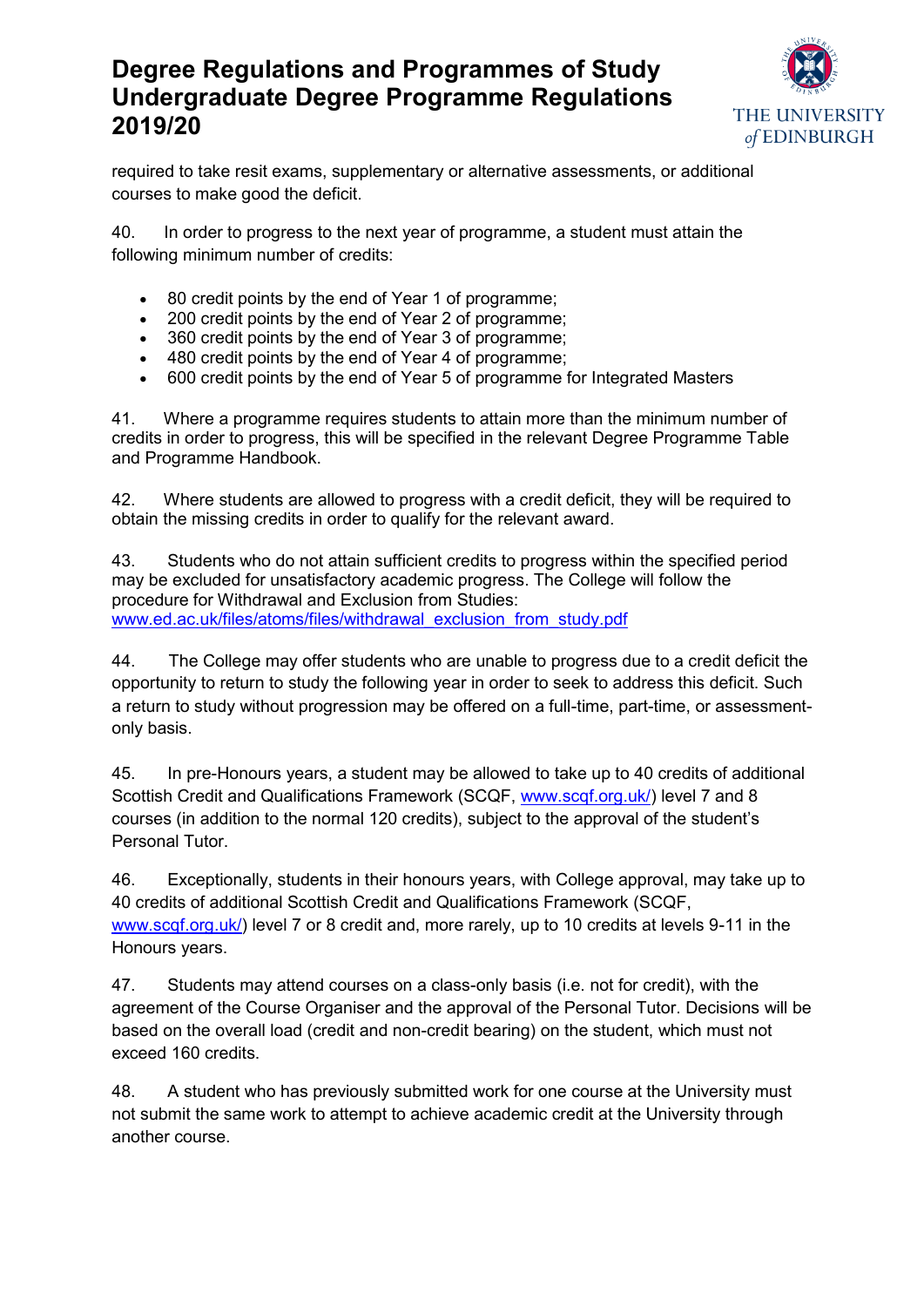

<span id="page-12-0"></span>49. Students registered on a programme of study at this University may not undertake any other concurrent credit bearing studies in this (or in any other) institution, unless the College has granted permission. The College must be satisfied that any additional creditbearing studies will not restrict the student's ability to complete their existing programme of study.

## **Transfer to Different Degree Programme**

<span id="page-12-1"></span>50. A student may be allowed to transfer to a different degree programme in the University by permission of the receiving College.

<span id="page-12-2"></span>51. Unless granted a concession by the Head of the receiving College, students must comply with the pre-requisite and co-requisite requirements of the new programme shown in the Degree Programme Table.

## **Awards and Qualifications**

<span id="page-12-3"></span>52. In order to achieve the award of the Undergraduate Certificate of Higher Education students must have attained a minimum of 120 credit points (of which a minimum of 90 are at level 7 or higher) gained from passes in courses of this University which count towards graduation.

<span id="page-12-4"></span>53. In order to achieve the award of the Undergraduate Diploma of Higher Education students must have attained a minimum of 240 credit points. At least 120 credit points must be gained from passes in courses of this University counting towards graduation and at least 90 of the 120 credit points gained from courses passed at this University must be in courses at level 8 or above.

<span id="page-12-5"></span>54. The attainment requirements for students for General and Ordinary degrees are specified in the relevant College regulations below.

<span id="page-12-6"></span>55. The attainment requirements for students for MBChB and BVM&S degrees and the BSc in Oral Health Sciences are specified in the College of Medicine and Veterinary Medicine regulations below (Section C).

<span id="page-12-7"></span>56. The award of Honours is based on the student's performance in assessment in the Honours year(s). For information on the award of Honours see the Taught Assessment Regulations for the current academic session: [www.ed.ac.uk/schools](http://www.ed.ac.uk/schools-departments/academic-services/staff/assessment/assessment-regulations)[departments/academic-services/staff/assessment/assessment-regulations](http://www.ed.ac.uk/schools-departments/academic-services/staff/assessment/assessment-regulations)

<span id="page-12-8"></span>57. A student who satisfies the examiners in the Honours assessment shall be awarded Honours in one of following classifications: First Class, Second Class Division I, Second Class Division II and Third Class.

<span id="page-12-9"></span>58. Students who have been assessed, classed or failed for Honours may not present themselves for re-assessment in the same programme, or assessment in a closely related programme. The Head of College determines whether a programme is closely related.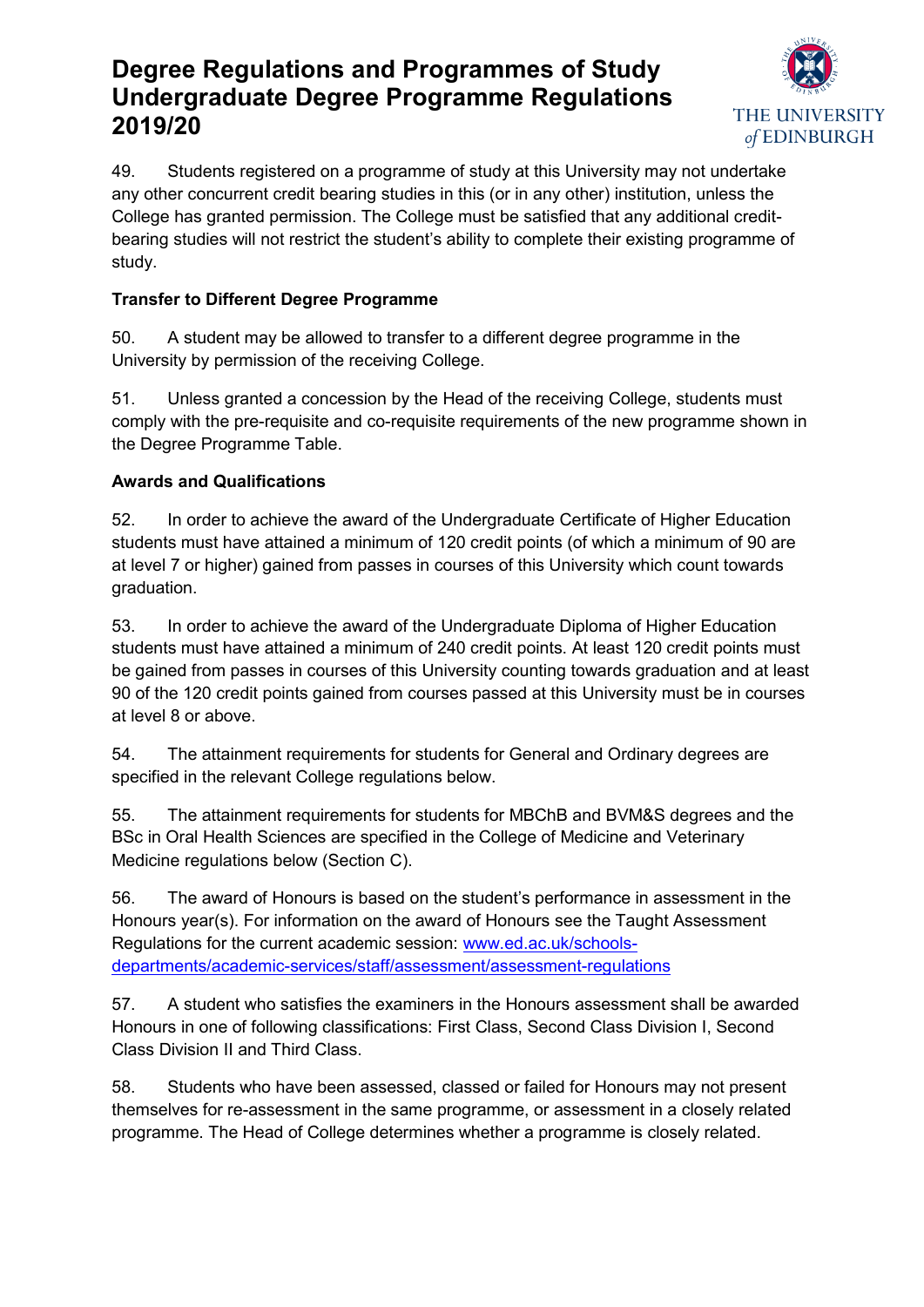

<span id="page-13-0"></span>59. During a single period of continuous registration, a student may be awarded only the University qualification with the highest status for which they have attained the required credits.

<span id="page-13-1"></span>60. A candidate who already holds a General or Ordinary degree may be permitted by the appropriate Head of College to apply for the degree with Honours, provided that not more than three years have elapsed between their first graduation and acceptance as a candidate for the subsequent degree with Honours. Such a candidate will normally be required to achieve a further 240 credit points, or credit points as deemed appropriate by the Head of the receiving College, at the levels stipulated in the appropriate Degree Programme Table. Candidates who have exited the University with a General or Ordinary degree due to failure to meet relevant requirements for an Honours degree are not eligible to apply for readmission on this basis.

<span id="page-13-2"></span>61. In exceptional circumstances, notwithstanding any existing Resolutions to the contrary, the University may confer all existing Honours degrees with unclassified Honours if insufficient information is available to the relevant Board of Examiners to classify those degrees. Where a Board of Examiners has insufficient information to enable an unclassified Honours degree to be conferred on a candidate for Honours, a General or Ordinary degree may be awarded to that candidate where they are qualified for such a degree under the existing Regulations. Conferment of an unclassified Honours degree or General or Ordinary degree in these cases is an interim measure: final awards will be confirmed when sufficient information is available to the relevant Board of Examiners.

<span id="page-13-3"></span>62. Senatus may authorise the conferment of posthumous degrees, diplomas and certificates if proposed by the College and approved by the Curriculum and Student Progression Committee. A posthumous award is conferred where the student has significantly completed the relevant year of study at the time of death.

<span id="page-13-4"></span>63. In exceptional circumstances Senatus may authorise the conferment of aegrotat degrees, which are unclassified. Each such conferment requires a proposal from the College concerned to be approved by the Curriculum and Student Progression Committee. An aegrotat degree is conferred only where the student was nearly qualified to receive the degree and was unable to complete it due to circumstances beyond their control. Before any proposal is referred to Senatus, the College must check that the student is willing to receive the degree aegrotat.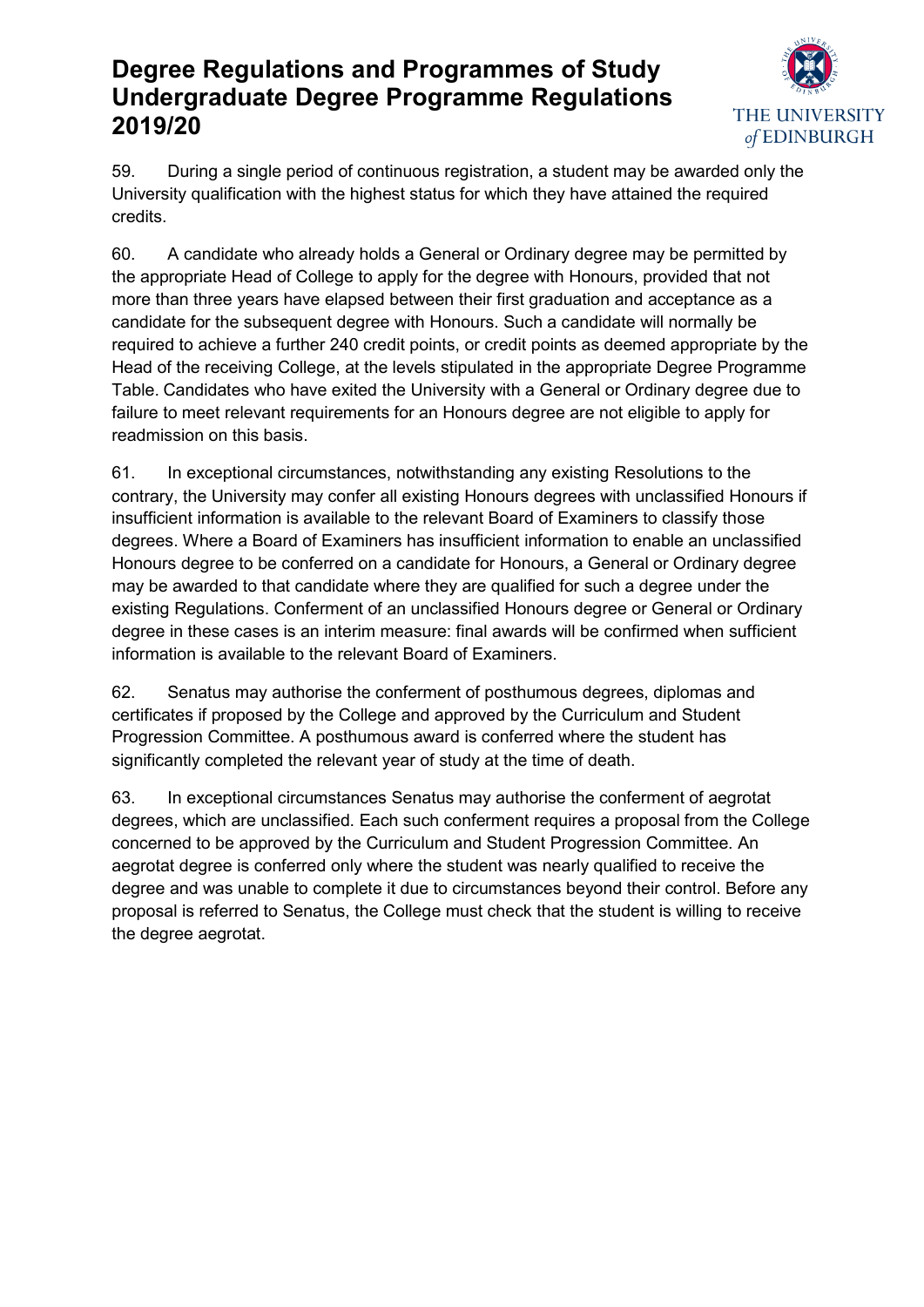

# **B College of Arts, Humanities and Social Sciences Undergraduate Degree Regulations: Degree Specific Regulations**

<span id="page-14-0"></span>64. These degree programme requirements relate to undergraduate programmes in the College of Arts, Humanities and Social Sciences. They are additional to, and should be read in conjunction with, the General Undergraduate Degree Regulations above, which apply to all undergraduate programmes, unless otherwise stated.

<span id="page-14-1"></span>65. The College Fitness to Practise policy is available at: [www.ed.ac.uk/arts-humanities](http://www.ed.ac.uk/arts-humanities-soc-sci/taught-students/student-conduct/fitness-to-practise)[soc-sci/taught-students/student-conduct/fitness-to-practise](http://www.ed.ac.uk/arts-humanities-soc-sci/taught-students/student-conduct/fitness-to-practise)

### **General and Ordinary Degrees**

### <span id="page-14-2"></span>66. BA (Arts, Humanities and Social Sciences)

To qualify for the award of the degree of BA (Arts, Humanities and Social Sciences) students must have obtained 360 credit points from passes (or accreditation of prior learning) normally at the rate of 120 credit points per year.

The overall curriculum must include at least:

360 credit points, of which at least 240 credit points should be at SCQF level 8, 9 or 10, comprising:

- A minimum of 200 credit points from courses in Arts, Humanities and Social Sciences.
- 140 credit points in a major subject of study in Arts, Humanities and Social Sciences (which may be part of the 200 credit points listed in the point above) comprising related and consecutive courses in this subject over three years of which 60 credit points must be at SCQF level 9 or 10.

In addition, there must be at least two other subjects of study defined as 40 credits at SCQF levels 7-10.

Students have a free choice of the remaining credits at SCQF levels 7-10.

### BA (Arts, Humanities and Social Sciences) in a designated discipline:

To qualify for the award of the BA (Arts, Humanities and Social Sciences) in a designated discipline students must have obtained 360 credit points (or accreditation of prior learning) normally at the rate of 120 credit points per year.

The overall curriculum must include at least:

360 credit points, of which at least 240 credit points should be at SCQF level 8, 9 or 10, comprising:

- A minimum of 200 credit points from courses in Arts, Humanities and Social Sciences.
- 160 credit points in a major subject of study in Arts, Humanities and Social Sciences (which may be part of the 200 credits listed in the point above) comprising related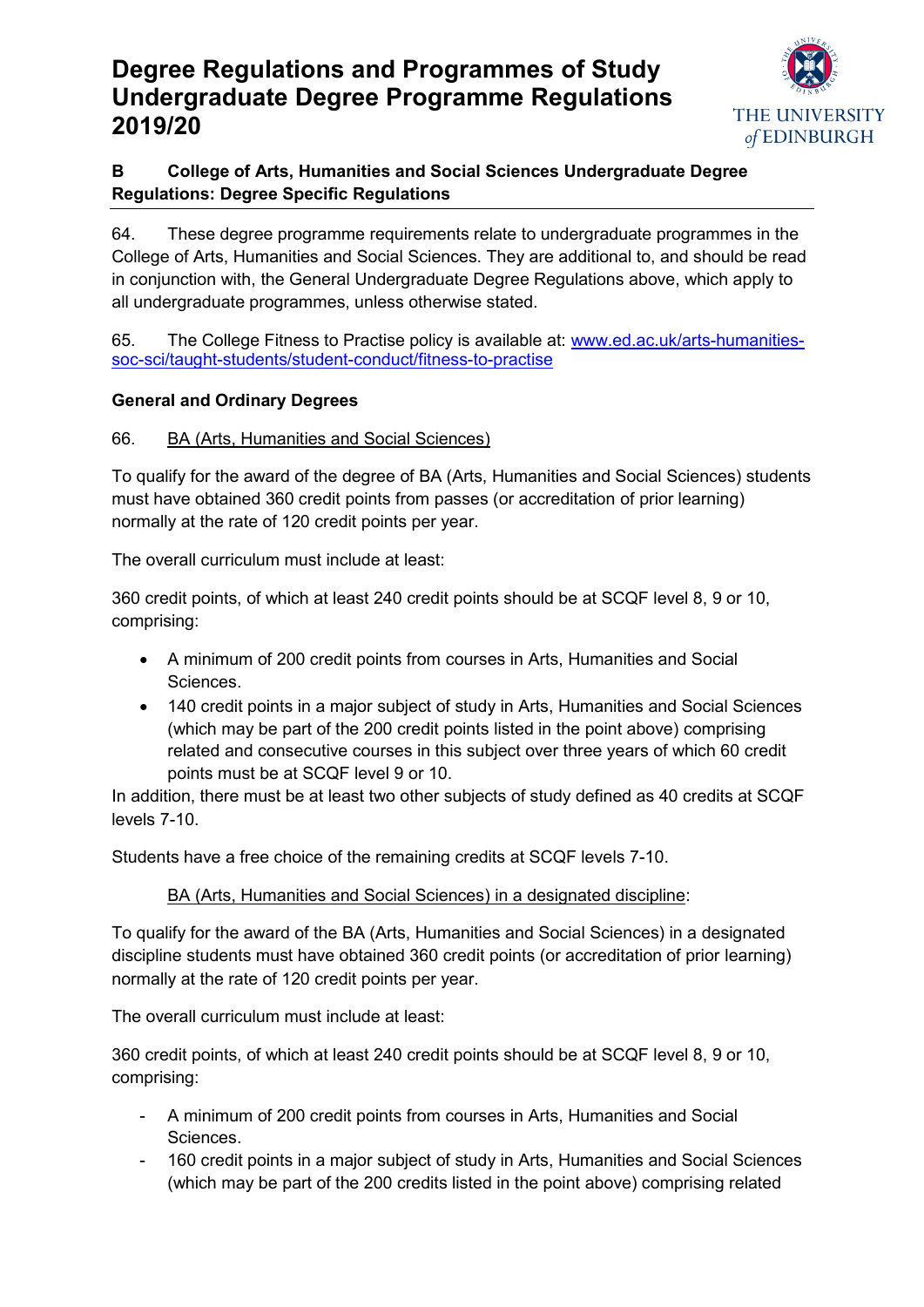

and consecutive courses in this subject over three years of which 80 credit points must be at SCQF level 9 or 10.

In addition there must be at least two other subjects of study defined as 40 credits at SCQF levels 7-10.

Students have a free choice of the remaining credits at SCQF levels 7-10.

### **Merit and Distinction**

<span id="page-15-0"></span>67. General and Ordinary degrees may be awarded with Merit or Distinction.

For Merit a student must achieve grade B or above at first attempt, in courses totalling 180 credit points, of which at least 40 credits points must be at level 9 or 10, and at least 80 of the remaining credit points must be at level 8 or higher.

For Distinction, a student must achieve grade A at first attempt, in courses totalling at least 160 credit points, of which at least 40 credit points must be at level 9 or 10, and at least 80 of the remaining credit points must be at level 8 or higher.

<span id="page-15-1"></span>68. The LLB Ordinary, Graduate Entry degree may be awarded with Merit or Distinction.

For Merit a student must achieve grade B or above at first attempt, in courses totalling 120 credit points.

For Distinction, a student must achieve grade A at first attempt, in courses totalling at least 100 credit points.

<span id="page-15-2"></span>69. Students of the MA Fine Art with Honours degree will be awarded a Distinction in either Art or History of Art if their performance in the subject is of first class standard but their overall degree result is lower than first class. Students are eligible for distinction in History of Art or Art Practice.

## **Distinction in Oral Language**

<span id="page-15-3"></span>70. Students of the MA with Honours which includes an Honours oral examination in any one of the following languages will be awarded a Distinction in Oral Language if their performance at the oral examination is of first-class standard: Arabic, Chinese, Danish, French, Gaelic, German, Italian, Japanese, Norwegian, Persian, Portuguese, Russian, Spanish and Swedish.

### **Degree of Bachelor of Medical Sciences and Bachelor of Science in Veterinary Science with Honours**

<span id="page-15-4"></span>71. The degree programme requirements of the Bachelor of Medical Sciences and Bachelor of Science in Veterinary Science are in the College Undergraduate Degree Regulations of the College of Medicine and Veterinary Medicine (Section C).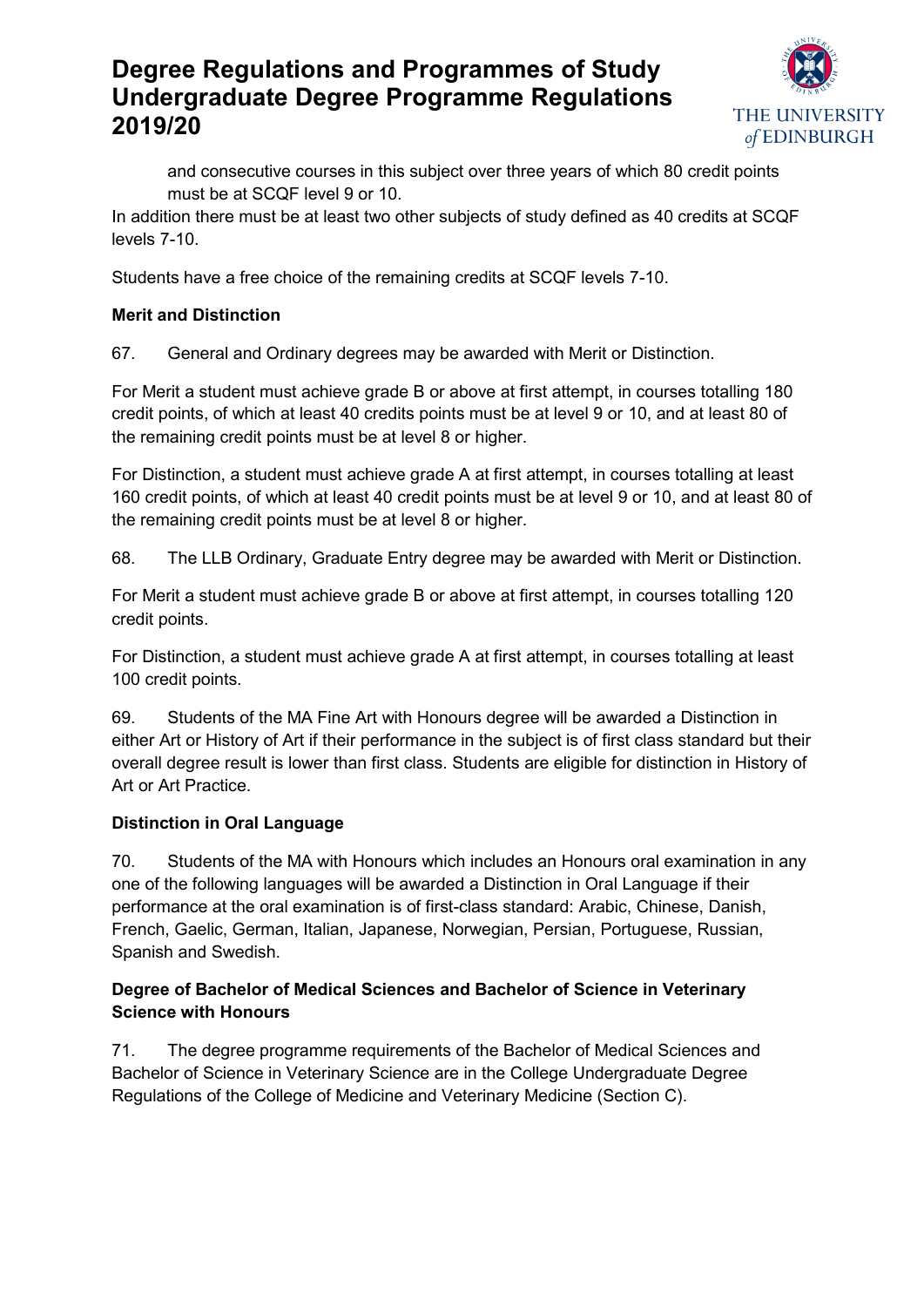

# **C College of Medicine and Veterinary Medicine Undergraduate Degree Regulations: Degree Specific Regulations**

<span id="page-16-0"></span>72. These degree programme requirements relate to undergraduate programmes in the College of Medicine and Veterinary Medicine. They are additional to, and should be read in conjunction with, the General Undergraduate Degree Regulations above, which apply to all undergraduate programmes, unless otherwise stated.

<span id="page-16-1"></span>73. The College Fitness to Practise policy is available at [www.ed.ac.uk/files/atoms/files/cmvm\\_ftp\\_regulations\\_2017.pdf](http://www.ed.ac.uk/files/atoms/files/cmvm_ftp_regulations_2017.pdf)

# **MBChB**

## **Compliance**

<span id="page-16-2"></span>74. Students should refer to the Virtual Learning Environment for detailed curriculum and assessment information.

75. Students entering the first year of the MBChB programme are subject to a check, carried out by Disclosure Scotland, under the Protection of Vulnerable Groups legislation. Admission to the medical profession is excepted from the provisions of Section 4 (2) of the Rehabilitation of Offenders Act 1974 by virtue of the Rehabilitation of Offenders Act 1974 (Exceptions) (Amendments) Order 1986. Students on the MBChB programme are therefore not entitled to withhold information about any conviction on the grounds that it is, for other purposes, spent under the Act. Subject to the provisions of the Rehabilitation of Offenders Act 1974, failure to disclose a conviction may result in the withdrawal of an offer of admission or exclusion from a programme of studies.

76. Students are subject to blood borne virus checks as they are admitted to the MBChB programme. Students declining testing or found to be infected by a blood borne virus will be allowed to continue on their degree programme leading to full Medical Registration, provided that they formally accept the requirement they will not be allowed to perform Exposure Prone Procedures (EPPs), and recognise that careers in some specialties may not be open to them if their infection persists.

# **Attendance and Participation**

77. Students on the MBChB programme are required to attend all teaching throughout the year. Students should consult Course Handbooks on the Virtual Learning Environment for detailed attendance and timetable information.

78. Students in the final three years of study are required to undertake placements in hospitals across the South East of Scotland.

79. In exceptional circumstances students may be permitted to interrupt studies or repeat a year of study because of ill-health, service or sporting commitments, or an episode of academic failure. Only in highly exceptional circumstances will students be permitted more than two such years of interrupted progress, whether taken consecutively or at intervals throughout the programme. Exceptions are very unlikely to be considered in the case of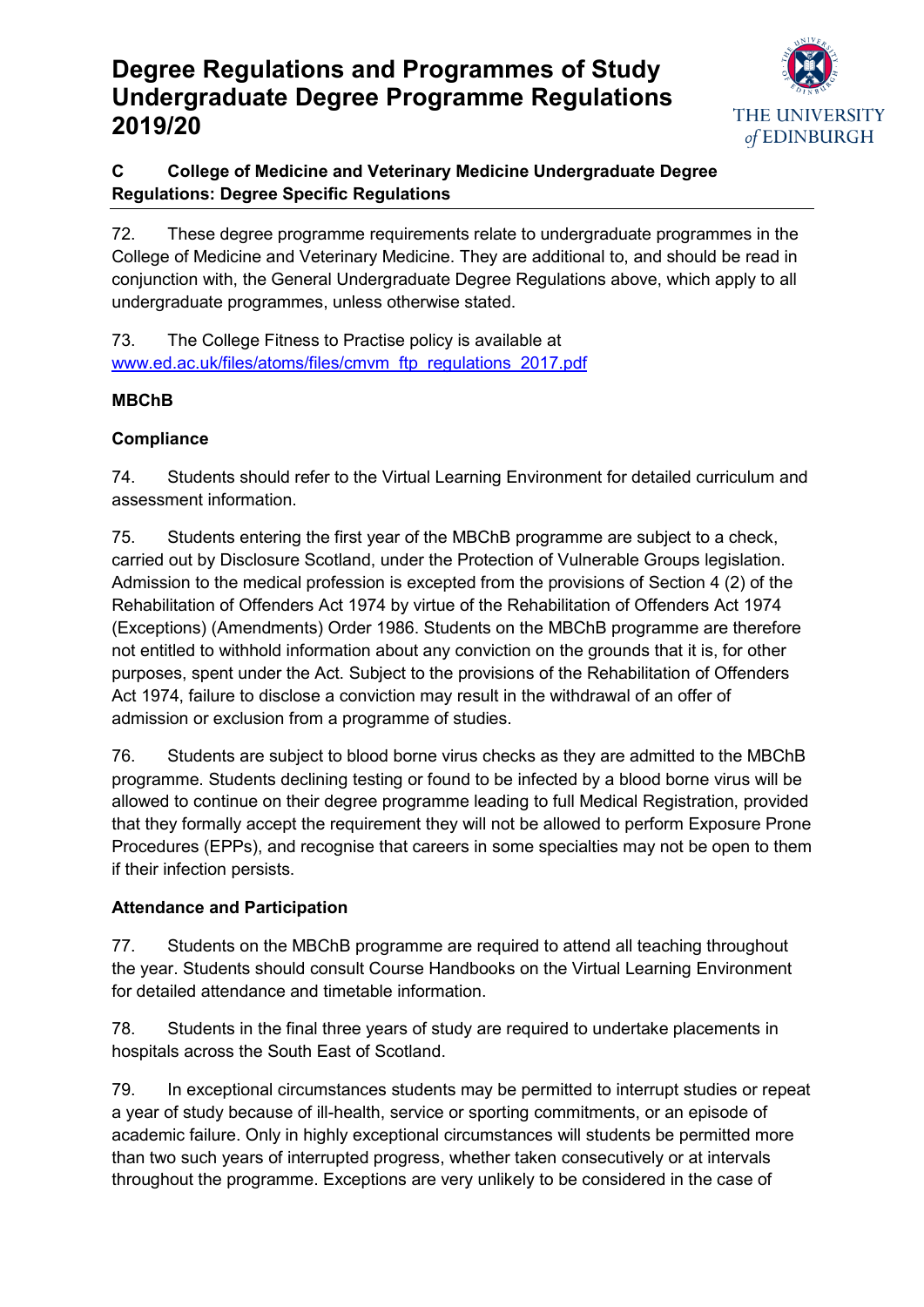

prolonged or repeated academic failure. Students who wish to be considered for a further interruption or repeat year of study must apply to the Progression Review Committee. Approved study for an intercalated degree does not constitute interrupted progress.

# **Progression**

80. MBChB students are only entitled to two assessment attempts for courses which are part of the MBChB programme. This regulation supersedes the resit assessment regulation within the Taught Assessment Regulations.

81. A student who fails the professional requirements (attendance, engagement, and conduct) of the programme may be required by the relevant Board of Examiners to undertake additional clinical attachments before being permitted to progress.

82. No student may proceed to the next year of study for the MBChB programme until they have passed all components of the previous year of the programme, unless the Board of Examiners or Progression Review Committee has exceptionally granted permission.

83. Students on the 6-year MBChB programme may omit Year 3 of the MBChB Programme if they enter with an approved BSc degree. In this situation students proceed directly from Year 2 to Year 4 of the 6-year MBChB Programme.

84. Students on the 6- year MBChB programme may be permitted to interrupt their studies during the honours year with medical evidence and proceed directly into Year 4 of the MBChB programme the following academic year with approval of the Progression Review Committee.

### **Awards**

Passes with Distinction

85. MBChB Distinctions are awarded for outstanding performance over a whole year of the programme.

Honours at Graduation

86. The award of MBChB with Honours may be conferred upon students who have performed at an outstanding level in the Professional Examinations throughout the degree programme.

## <span id="page-17-0"></span>**BVM&S**

## **Compliance**

87. Students should refer to the appropriate Course Books for detailed curriculum and assessment information. Students should refer to the Animal Husbandry and Clinical Extramural Studies (EMS) Handbooks for all detailed EMS information and arrangements.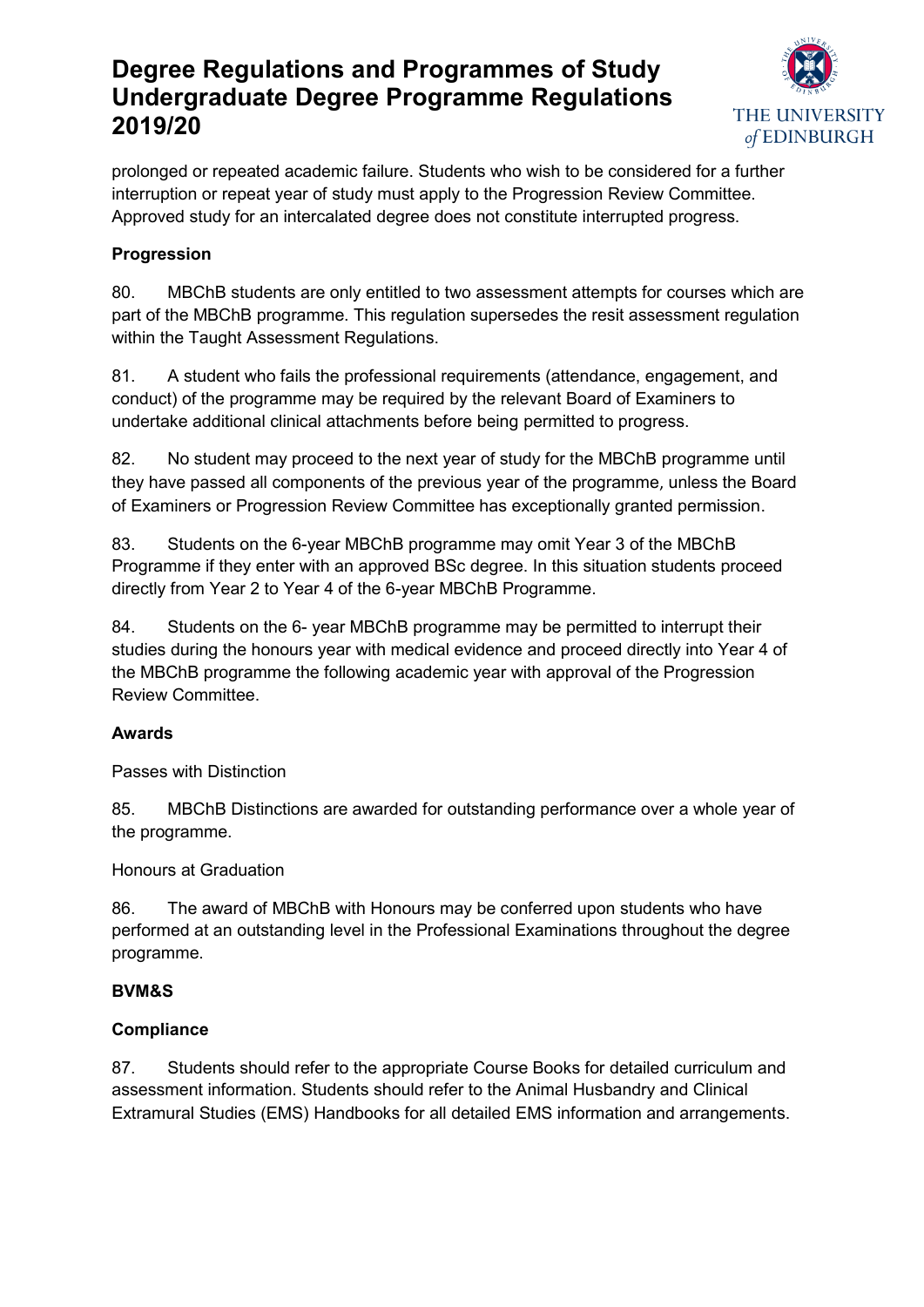

88. Students are subject to health clearance as they are admitted to the BVM&S programmes. Failure to comply with this regulation may result in exclusion from a programme of studies.

## **Attendance and Participation**

89. In exceptional circumstances students may be permitted to interrupt studies or repeat a year of study because of ill-health, service or sporting commitments, or an episode of academic failure. Only in highly exceptional circumstances will students be permitted more than two such years of interrupted progress, whether taken consecutively or at intervals throughout the programme. Exceptions are very unlikely to be considered in the case of prolonged or repeated academic failure. Approved study for an intercalated degree does not constitute interrupted progress.

# **Progression**

90. Students are required to complete 12 weeks of animal husbandry extramural studies (EMS) and 26 weeks of clinical EMS. Students must submit satisfactory evidence of completion of a minimum of 12 weeks of approved animal husbandry extramural studies (EMS) by the submission deadlines provided by the School. Students who fail to satisfy the animal husbandry EMS requirement will be unable to progress into third year of the BVM&S programme and will be reported to the BVM&S Progression Committee. Students who have not completed 26 weeks of approved clinical EMS prior to the end of final year will be unable to graduate.

91. Clinical EMS can be started in the summer vacation between second and third year, provided all animal husbandry EMS has been signed off as complete in line with the arrangements and deadlines approved by the School, and provided the Clinical EMS Driving License has been completed.

92. Students who fail to submit required clinical EMS evidence by the deadline set by the School each year will not have that EMS added to their total and will be reported to the BVM&S Progression Committee. The deadline for each preceding year is 31st January, e.g. deadline for all EMS submissions for 2017 is 31st January 2018.

93. No student may proceed to the next year of study for the BVM&S programme until they have passed all components of the previous year of the programme, unless a concession is awarded by the Head of College. Students failing to complete all components will be reported to the BVM&S Progression Committee and exclusion from further attendance at courses and examinations may be recommended.

## **Awards**

Passes with Distinction

94. Students who have attained a sufficiently high standard in any of the Professional Examinations will be recorded as having passed that examination 'with distinction'.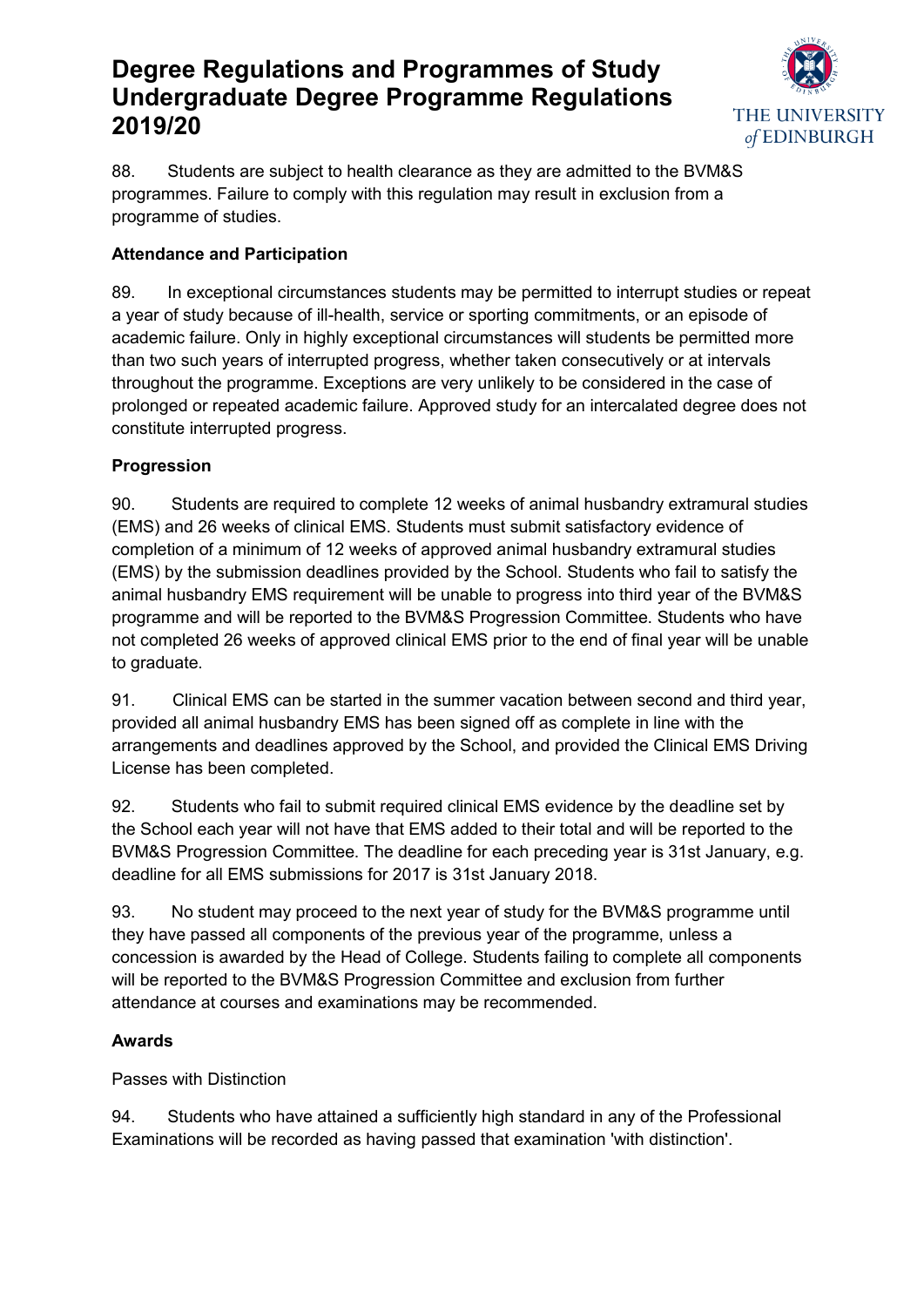

Distinction at Graduation

95. Students who have displayed special merit in the Professional Examinations over the whole degree programme will be awarded BVM&S with Distinction at the time of graduation. Awards are made based on calculations equally across all years and are weighted by course credit value.

### <span id="page-19-0"></span>**Bachelor of Medical Sciences**

Honours Degree

96. Every student admitted for the degree must also be a student for the degree of MBChB. A student in another University studying for a recognised primary medical undergraduate qualification may be admitted as a student for the degree of Bachelor of Medical Sciences with Honours, subject to the approval of the College of Medicine and Veterinary Medicine.

97. In addition, every student must pursue studies for at least one academic year in the University of Edinburgh in one of the Honours Degree Programmes available at [www.ed.ac.uk/schools-departments/medicine-vet](http://www.ed.ac.uk/schools-departments/medicine-vet-medicine/undergraduate/medicine/mbchb/intercalated-honours)[medicine/undergraduate/medicine/mbchb/intercalated-honours](http://www.ed.ac.uk/schools-departments/medicine-vet-medicine/undergraduate/medicine/mbchb/intercalated-honours)

98. For students on the 5-year MBChB programme, the Bachelor of Medical Sciences degree is intercalated after Year 2. For students on the 6-year MBChB programme, the course marks gained in Year 3 determine their classification for the Bachelor of Medical Sciences degree. Students entering the 6-year MBChB programme in Year 4 who do not already hold an Honours degree may exceptionally be permitted to take the Bachelor of Medical Sciences degree after Year 4, subject to the approval of the College of Medicine and Veterinary Medicine. The BMedSci (Hons) will be awarded to students who have attained 480 credits and met the other requirements for Honours degrees outlined in Regulation 6 of the General Undergraduate Degree Regulations above. This may include credits awarded on aggregate.

99. Limitation on Courses Taken in Honours Years: Students in all Honours years may take Honours curriculum courses to a maximum value of 120 credit points, all of which count in the final Honours award and classification.

### Ordinary Degree

100. The Ordinary degree of Bachelor of Medical Sciences may be offered as an exit award to students on the 5-year or 6-year MBChB programme who have attained 360 credits and met the other requirements for Ordinary degrees outlined in Regulation 6 of the General Undergraduate Degree Regulations. This may include credits awarded on aggregate.

<span id="page-19-1"></span>101. The compliance, attendance and participation, and progression requirements for the degrees of MBChB apply.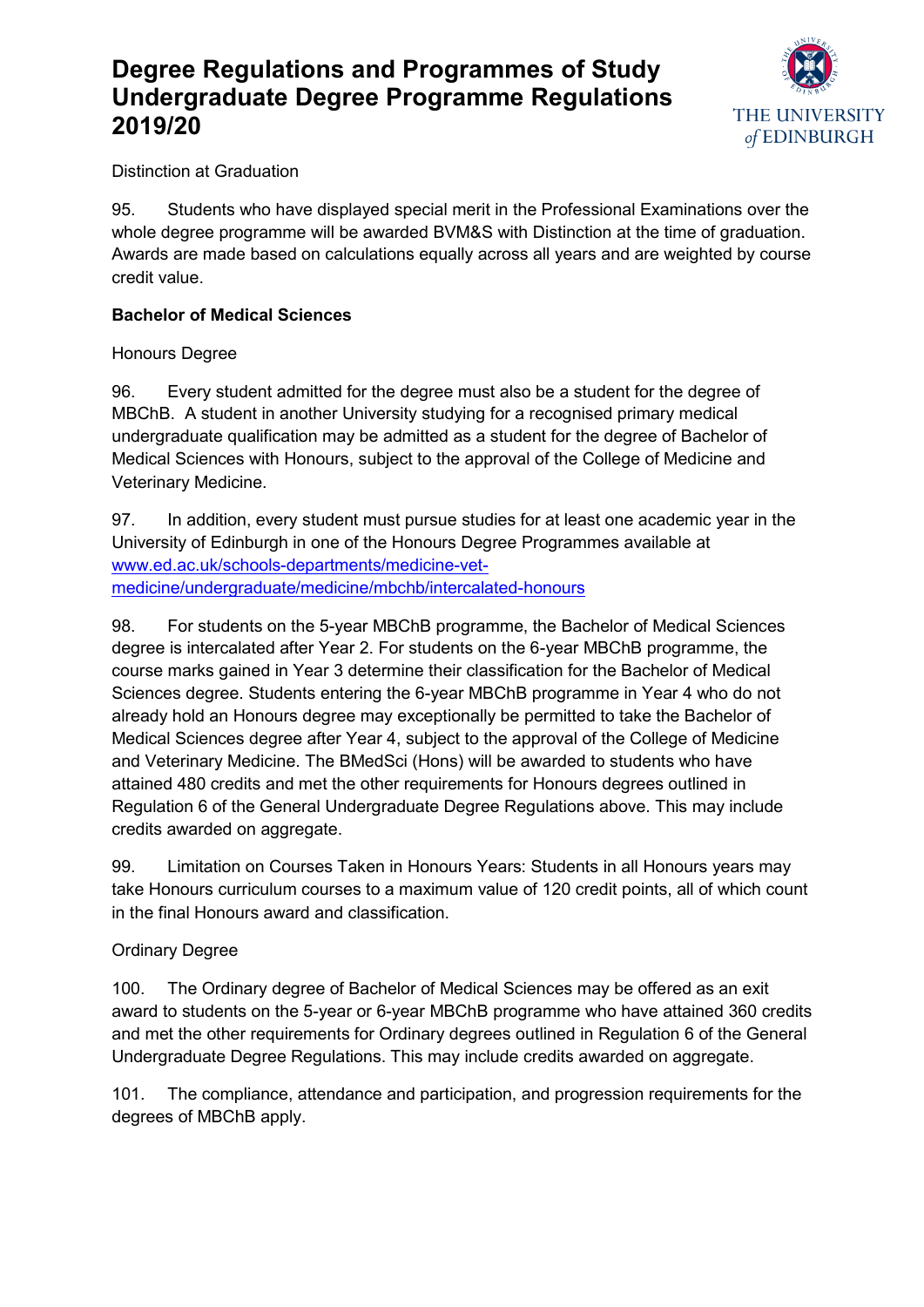

## **BSc in Veterinary Science**

### Honours Degree

102. Every student admitted for the degree must also be a student for the degree of BVM&S, or have obtained the BVM&S degree not more than five years before the date of admission as a student for the Honours Degree. A student in another University studying for a recognised primary veterinary undergraduate qualification may be admitted as a student for the degree of BSc in Veterinary Science, subject to the approval of the College of Medicine & Veterinary Medicine.

103. Every student for the degree must normally attend in the University of Edinburgh during not less than two academic years the courses of instruction in the classes of the first two years of the curriculum for the BVM&S degree and pass the assessments prescribed for these courses.

104. In addition every student must pursue studies for at least one year in the University of Edinburgh in one of Honours Degree Programmes available at: [www.eevec.vet.ed.ac.uk/secure/page.asp?ID=in0000id](https://www.eevec.vet.ed.ac.uk/secure/page.asp?ID=in0000id)

105. The year of study in the Honours Degree Programme may be intercalated not earlier than the end of the second year of study, provided that a student has successfully completed the appropriate assessments and satisfied such conditions as the Head of the School concerned may require, subject to the approval of the College of Medicine & Veterinary Medicine.

106. Students in all Honours years may take Honours curriculum courses to a maximum value of 120 credit points, all of which count in the final Honours award and classification.

## Ordinary Degree

107. No student shall be admitted as a student for the degree, except on transfer from candidature for the degrees of BVM&S 5 year programme or BVM&S 4 year Graduate Entry Programme. Students on the 5 year programme are eligible to be considered for the ordinary degree if they have successfully completed 240 credits from the First and Second Professional Examinations and, have shown sufficient attainment in the Third Year BVM&S assessments. Students on the graduate entry programme are awarded 120 credits of recognised prior learning. The Ordinary Degree of BSc (Veterinary Science) may not be conferred on any student who already holds, or is eligible to receive, the Degree of BSc in Veterinary Science with Honours.

## **BSc in Oral Health Sciences**

### **Compliance**

<span id="page-20-0"></span>108. Students should refer to the Programme Handbook and appropriate Course Handbooks for detailed curriculum and assessment information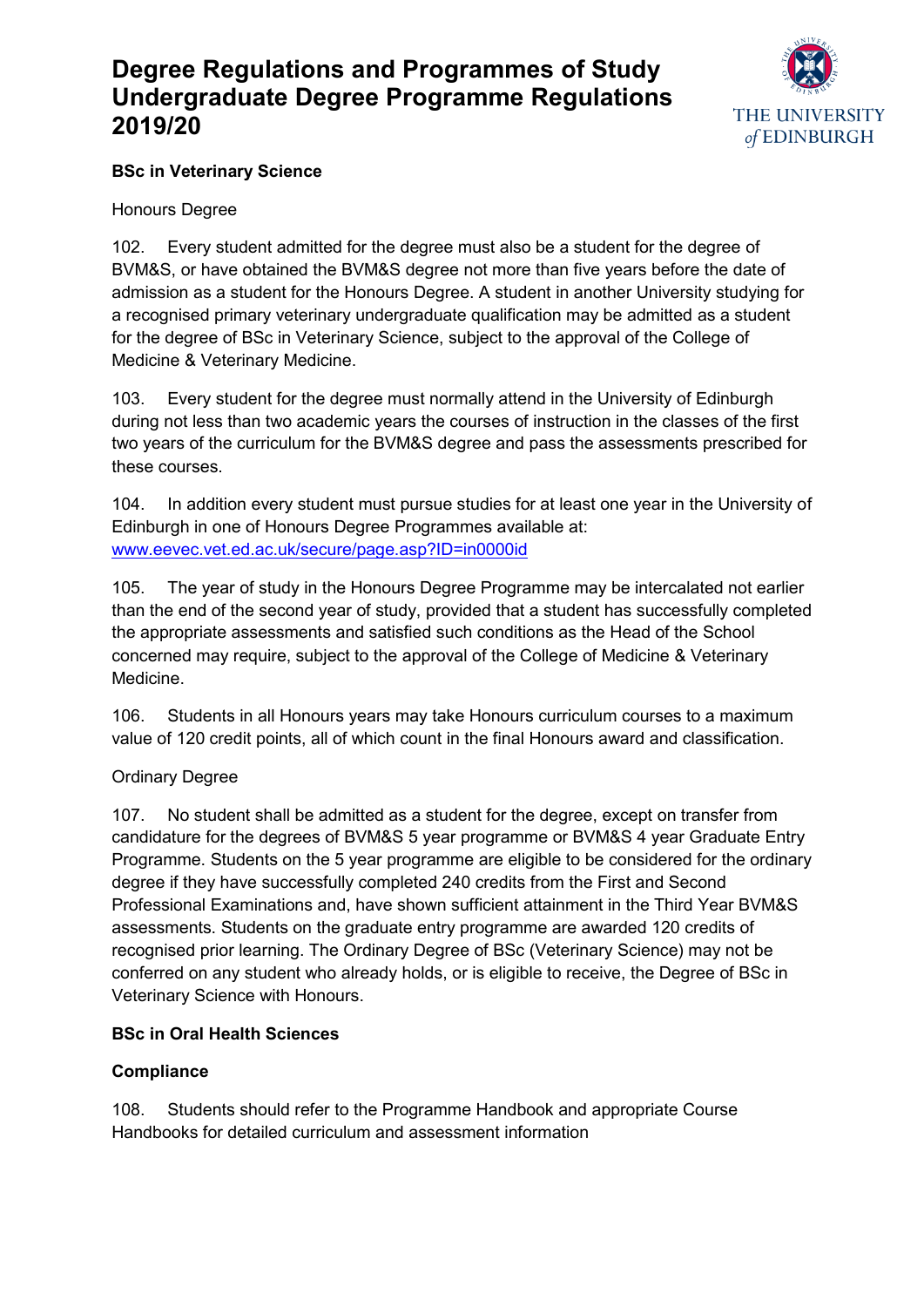

109. Students entering the Oral Health Sciences programme are subject to a check, carried out by Disclosure Scotland, under the Protection of Vulnerable Groups legislation. Admission to the profession is excepted from the provisions of Section 4 (2) of the Rehabilitation of Offenders Act 1974 by virtue of the Rehabilitation of Offenders Act 1974 (Exceptions) (Amendments) Order 1986. Students on the BSc in Oral Health Sciences programme are therefore not entitled to withhold information about a previous conviction on the grounds that it is, for other purposes, spent under the Act. Subject to the provisions of the Rehabilitation of Offenders Act 1974, failure to disclose a relevant conviction may result in the withdrawal of an offer of admission or exclusion from a programme of studies.

110. Students are subject to a Hepatitis B, Hepatitis C and HIV status check prior to entering the BSc in Oral Health Sciences. Failure to comply with this regulation or a positive result will lead to admission being refused or to exclusion from studies.

### **Attendance and Participation**

111. Except in exceptional circumstances, the maximum period of enrolment on the BSc in Oral Health Sciences may not exceed five years, including any period of leave of absence.

### **Progression**

112. BSc in Oral Health Sciences students are only entitled to two assessment attempts for courses which are part of the Oral Health Sciences programme. This regulation supersedes the resit assessment regulation within the Taught Assessment Regulations.

113. A student whose progress in any year is unsatisfactory may be required to undertake a period of remedial study before being permitted to resit.

114. No student may proceed to the next year of study for the BSc programme in Oral Health Sciences until they have passed all components of the previous year of the programme.

### <span id="page-21-0"></span>**Bachelor of Science**

### Honours Degree

115. Limitation on Courses Taken in Honours Years: Students in all Honours years may take Honours curriculum courses to a maximum value of 120 credit points, all of which count in the final Honours assessment. Students may attend additional Honours courses on a class-only basis (i.e. not for credit), with the agreement of the Programme Organiser and the approval of the Personal Tutor.

Where a student takes level 9 courses in year 2, such courses should be regarded as part of the non-Honours curriculum and, if failed, may be repeated as a resit in Junior Honours. These courses will not be included in the degree classification.

Students intending to graduate with an Ordinary degree may resit a failed level 9 course for the purposes of gaining the required number of credits, as specified in the Undergraduate Assessment Regulations.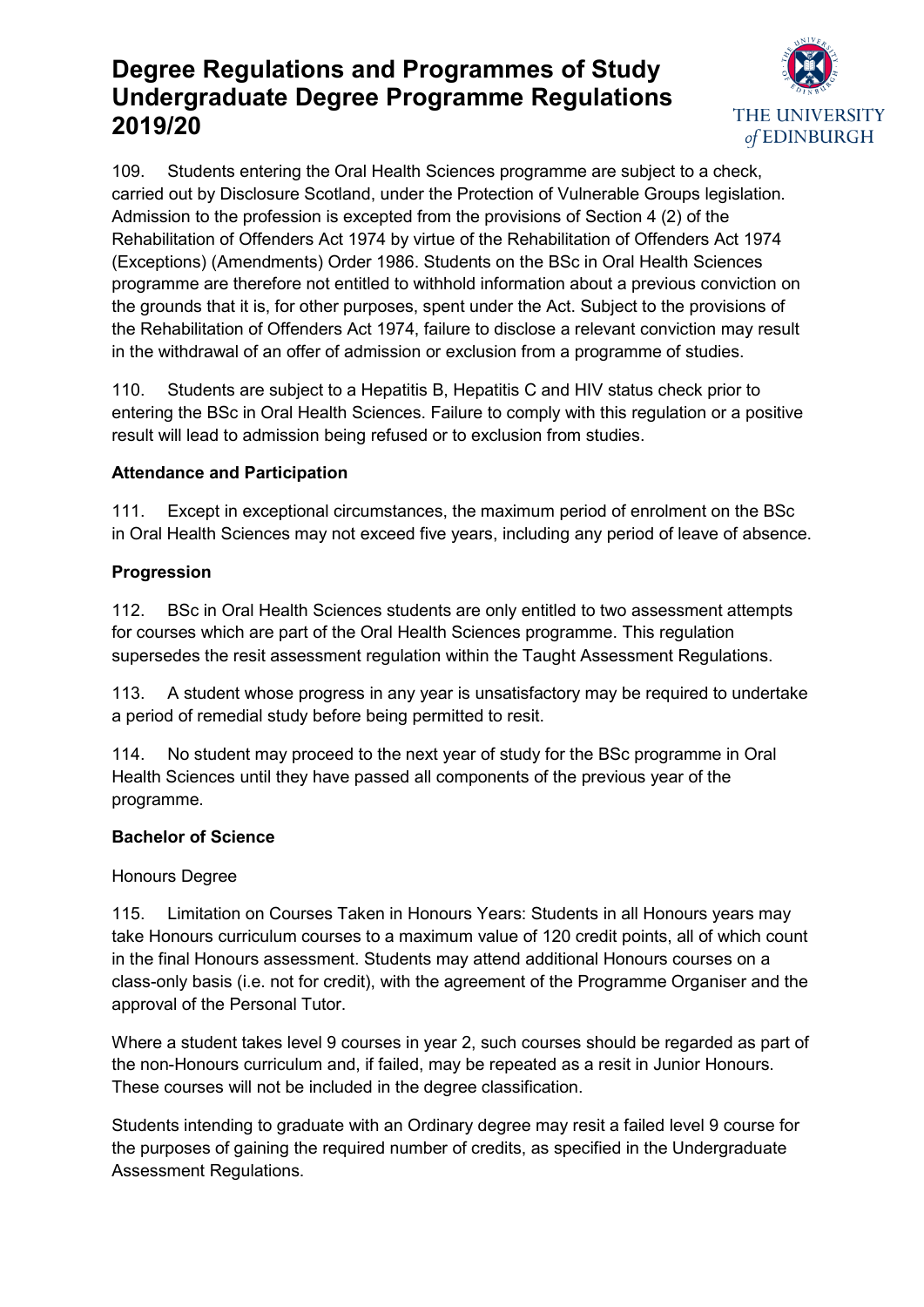

Students in Junior Honours are permitted also to take up to 40 credit points of level 7/8 courses, which do not count towards the Honours assessment, as specified in the Undergraduate Assessment Regulations.

Students in Junior Honours must take 60 credit points of level 9/10 courses in semester 1 and 60 credit points of level 9/10 courses in semester 2.

## Bachelor of Science General Degree

116. To qualify for the award of the degree of BSc (General) students must have obtained 360 credit points from passes (or recognition of prior learning), normally at the rate of 120 credit points per year: 240 credit points in courses listed in Medicine and Veterinary Medicine Schedule T, Science and Engineering Schedules K-Q and from subject areas Language Sciences and Psychology in Schedule I; 200 credit points at Scottish Credit and Qualifications Framework (SCQF, [www.scqf.org.uk/\)](http://www.scqf.org.uk/) level 8, 9 or 10; 80 credit points at SCQF level 8, 9, 10 in courses listed in Medicine and Veterinary Medicine Schedule T, Science and Engineering Schedules K-Q and from subject areas Language Sciences and Psychology in Schedule I; 60 credit points at SCQF level 9 or 10.

### Bachelor of Science Ordinary Degree

117. To qualify for the award of the degree of BSc Ordinary Degree in a Designated Discipline students must have obtained 360 credit points from passes (or recognition of prior learning, acceptable under General Undergraduate Regulations). The overall curriculum (including any concessions) must have met the requirement for entry to Senior Honours in that Discipline as indicated in years 3 and 4 of the Honours Degree Programme Table, subject to further restrictions and recommendations that may appear in the appropriate School Programme Guide (excluding the requirement for the Honours courses to have been passed at the first sitting, and excluding any elevated hurdles or prerequisites for Honours).

118. The BSc Ordinary Degree is awarded in designated disciplines corresponding to every BSc Honours degree and with the same titles, with the exception that the titles of the following Ordinary degrees in the designated disciplines are changed as indicated:

a. subject specialisations for the BSc Biomedical Sciences, where the Designated Discipline will be Biomedical Sciences, i.e. without the subject specialisation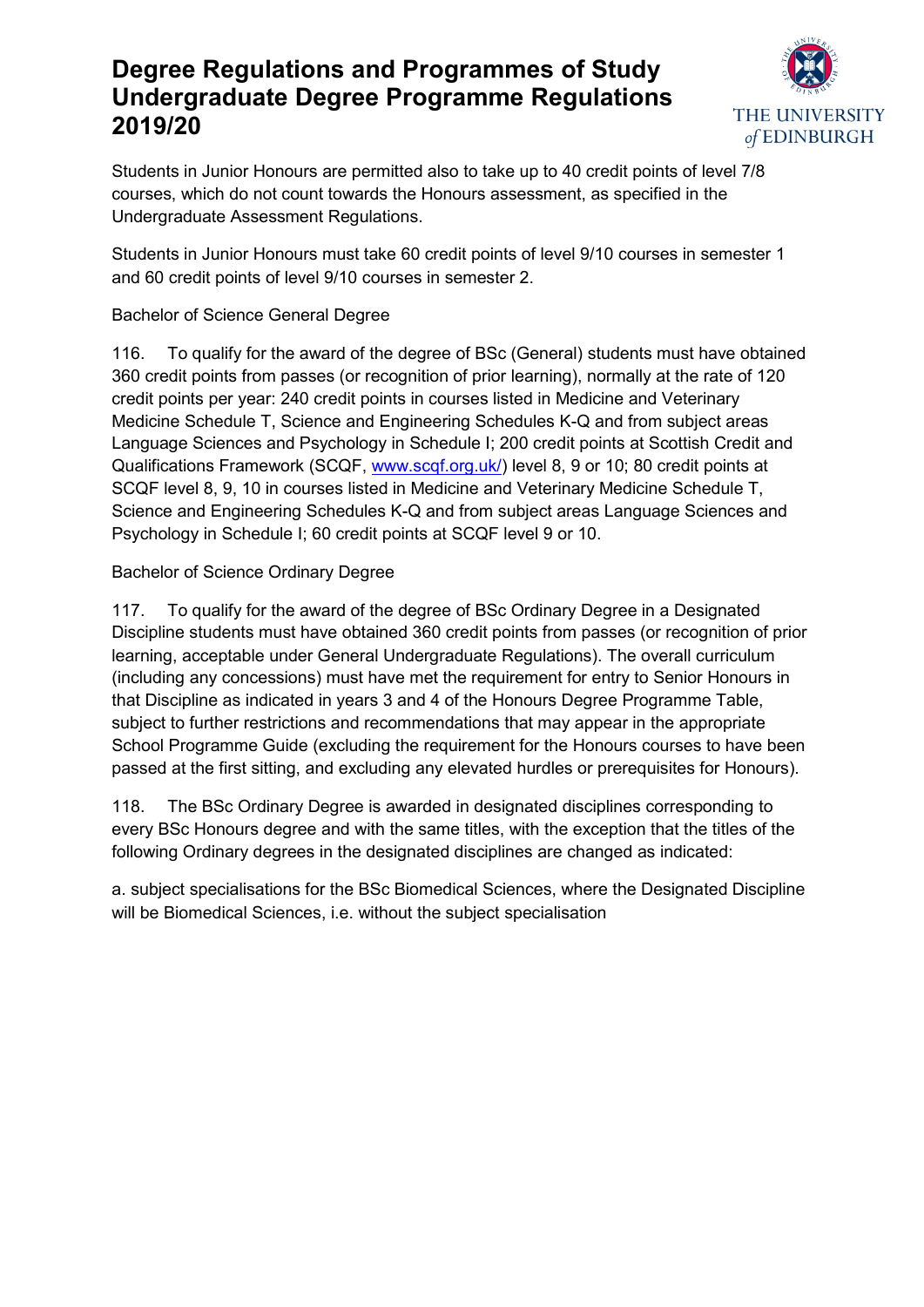

# **D College of Science and Engineering Undergraduate Degree Regulations: Degree Specific Regulations**

<span id="page-23-0"></span>119. These degree programme requirements relate to undergraduate programmes in the College of Science and Engineering. They are additional to, and should be read in conjunction with, the General Undergraduate Degree Regulations above, which apply to all undergraduate programmes, unless otherwise stated.

### **Qualifications**

### <span id="page-23-1"></span>**Bachelor of Science Ordinary Degree in a Designated Discipline or Combined Disciplines**

120. To qualify for the award of the BSc Ordinary Degree in a Designated Discipline or Combined Disciplines students must have obtained 360 credit points (or recognition of prior learning, acceptable under General Undergraduate Regulations). The overall curriculum (including any concessions) must include at least:

- 360 credit points, of which at least 60 credit points should be at SCQF 9 or above.
- 180 credit points in the subject area or in a cognate discipline of the designated degree.

121. The BSc Ordinary Degree is awarded in designated disciplines corresponding to every BSc, BEng, MA, or Integrated Masters Honours degree offered by the College of Science and Engineering, with the same titles, with the exception that the titles of the following Ordinary degrees in the designated disciplines are changed as indicated:

- subject specialisations for the BSc Biological Sciences, where the Designated Discipline will be Biological Sciences, i.e. without the subject specialisation;
- subject specialisations within the School of Chemistry, where the Designated Discipline will be either Chemical Sciences or Chemical Sciences with Industrial Experience. The latter may be awarded to students who successfully complete the industrial experience component of the corresponding MChem programme;
- subject specialisations within the discipline of Ecological Science, where the Designated Discipline will be Ecological Science, i.e. without the subject specialisation.

122. In the case of Combined Degree programmes, the Examiners will recommend the award of the BSc Ordinary Degree in single (as above) or combined disciplines in order to best reflect the achievements of the individual student.

## <span id="page-23-2"></span>**Degree of Bachelor of Medical Sciences**

123. The Degree Programme Requirements of the Bachelor of Medical Sciences and Bachelor of Science (Veterinary Sciences) are in the College Undergraduate Regulations of the College of Medicine and Veterinary Medicine.

## <span id="page-23-3"></span>**Professional requirements: School of Engineering**

124. An Honours student who is eligible for progression or for the award of an Honours degree by the University regulations but who fails an Honours course, for which a pass is